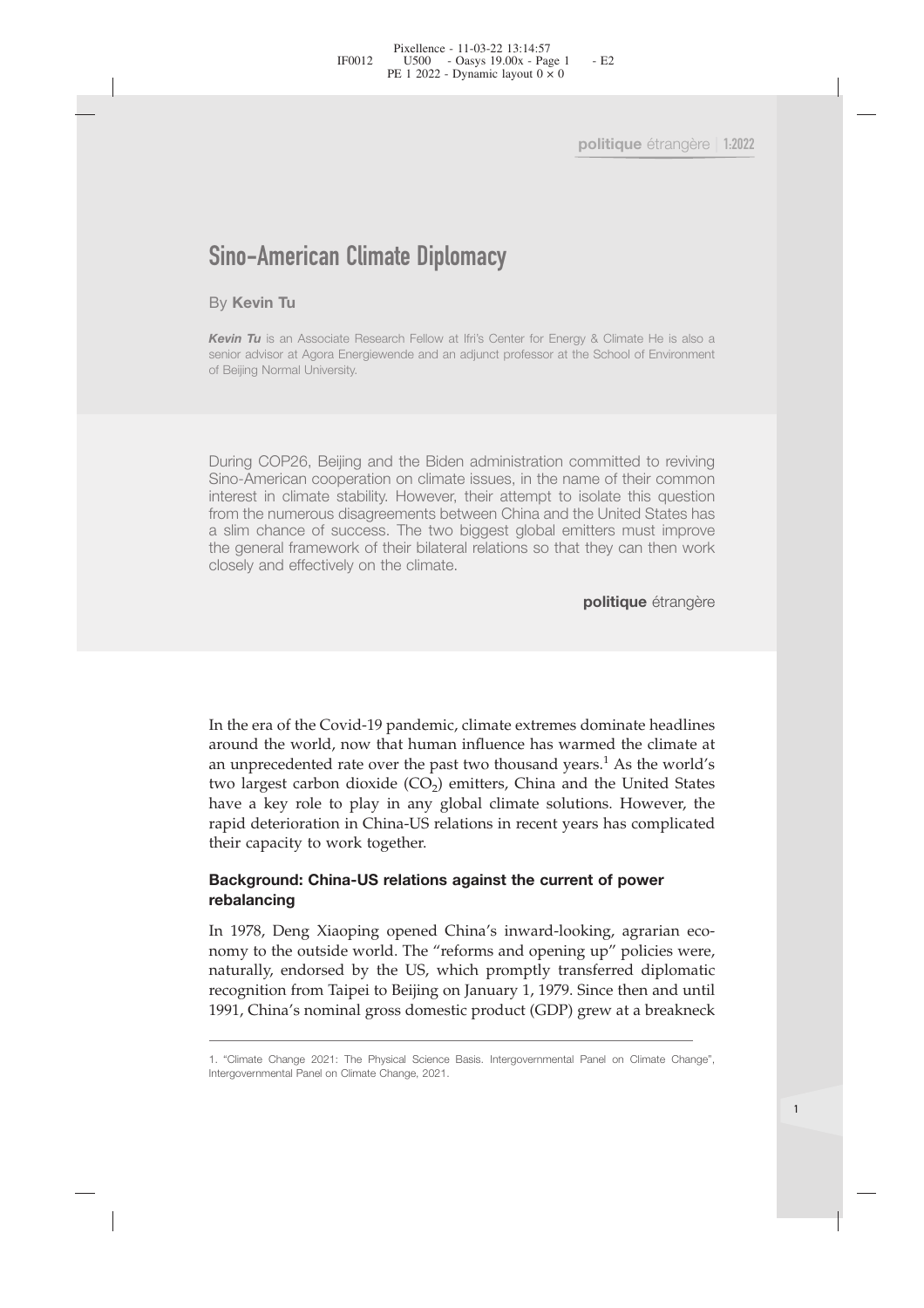pace of nearly 15 percent annually. However, due to a drastic depreciation<br>of the Chinese yuan (¥) against the US dollar (\$), from 1.7 ¥/ \$ in 1978 to<br>5.3 ¥/ \$ in 1991, China's mediocre share of the global economy measured pace of nearly 15 percent annually. However, due to a drastic depreciation<br>of the Chinese yuan (¥) against the US dollar (\$), from 1.7 ¥/ \$ in 1978 to<br>5.3 ¥/ \$ in 1991, China's mediocre share of the global economy measured pace of nearly 15 percent annually. However, due to a drastic depreciation<br>of the Chinese yuan (¥) against the US dollar (\$), from 1.7 ¥/ \$ in 1978 to<br>5.3 ¥/ \$ in 1991, China's mediocre share of the global economy measured pace of nearly 15 percent annually. However, due to a drastic depreciation<br>of the Chinese yuan (¥) against the US dollar (\$), from 1.7  $\frac{1}{2}$  \$ in 1978 to<br>5.3  $\frac{1}{2}$  \$ in 1991, China's mediocre share of the global e 1991.

compared to the collapse of the collapse of the collapse of the collapse of the collapse of the collapse of the soviet  $\frac{3 \times 6}{3 \times 6}$  in 1991, China's mediocre share of the global economy measured current \$ declined sli pace of nearly 15 percent annually. However, due to a drastic depreciation<br>of the Chinese yuan (¥) against the US dollar (\$), from  $1.7 \times 1$  \$ in 1978 to<br>5.3  $\frac{1}{2}$  \$ in 1991, China's mediocre share of the global econo pace of nearly 15 percent annually. However, due to a drastic depreciation<br>of the Chinese yuan (¥) against the US dollar (\$), from 1.7 ¥/ \$ in 1978 to<br>5.3 ¥/ \$ in 1991, China's mediocre share of the global economy measured pace of nearly 15 percent annually. However, due to a drastic depreciation<br>of the Chinese yuan (¥) against the US dollar (\$), from 1.7 ¥/ \$ in 1978 to<br>5.3 ¥/ \$ in 1991, China's mediocre share of the global economy measured pace of nearly 15 percent annually. However, due to a drastic depreciation<br>of the Chinese yuan (¥) against the US dollar (\$), from 1.7 ¥/ \$ in 1978 to<br>5.3 ¥/ \$ in 1991, China's mediocre share of the global economy measured pace or nearly 15 percent annually. However, due to a drastic depreciation<br>of the Chinese yuan (¥) against the US dollar (\$), from 1.7  $\gamma$  (\$) fin 1978 to<br>5.3  $\frac{1}{\gamma}$  (\$ in 1991, China's mediocre share of the global ec or the Chinese yuan ( $\neq$ ) against the US dollar ( $\leq$ ), rfom 1.7  $\neq$ /  $\geq$  in 1976 to 5.3  $\neq$ /  $\oint$  in 1991, China's mediocre share of the global economy measured by current  $\oint$  declined slightly, from 1.7 percen  $5.3 * /$   $\overline{5}$  in 1991, China is mediocre snare of the global economy measured<br>by current \$ declined slightly, from 1.7 percent in 1978 to 1.6 percent in<br>1991.<br>Then came the collapse of the former Soviet Union in 1991. by current 5 decimed signity, from 1.7 percent in 1976 to 1.6 percent in 1991.<br>
Then came the collapse of the former Soviet Union in 1991. The end of<br>
the Cold War brought a profound redistribution of power among states,<br> Then came the collapse of the former So<br>the Cold War brought a profound redistrit<br>markets, and civil society. National go<br>power—including political, social, and sec<br>reignty—with businesses, with internation<br>multitude of c Evolution of global GDP and CO<sub>2</sub> emission mix : 1978, 1991, 2001, 2020<br>
43% and solve and cover all society. National governments started to share —including political, social, and security roles at the core of sove—with



**EXECUTE:**2001 **2003**<br> **EXECUTE:** 2004 **2003**<br> **EXECUTE:** 2004 **2001**<br> **EXECUTE:** 2001 **2001**<br> **EXECUTE:** 2001 **2001**<br> **EXECUTE:** 2001 **2001**<br> **EXECUTE:** 2001 **2001**<br> **EXECUTE:** 2001 **2001**<br> **EXECUTE:** 2001 **2001**<br> **EXEC** Source: world bank and Our world in Data.<sup>2</sup><br>
In the context of the aforementioned power shift<br>
further embrace globalization and joined the World<br>
(WTO) in 2001, the same year that the September 1<br>
sent geopolitical shock In the context of the aforementioned power shift, China decided to further embrace globalization and joined the World Trade Organization (WTO) in 2001, the same year that the September 11 attacks in the US sent geopolitica

at: ourworldindata.org.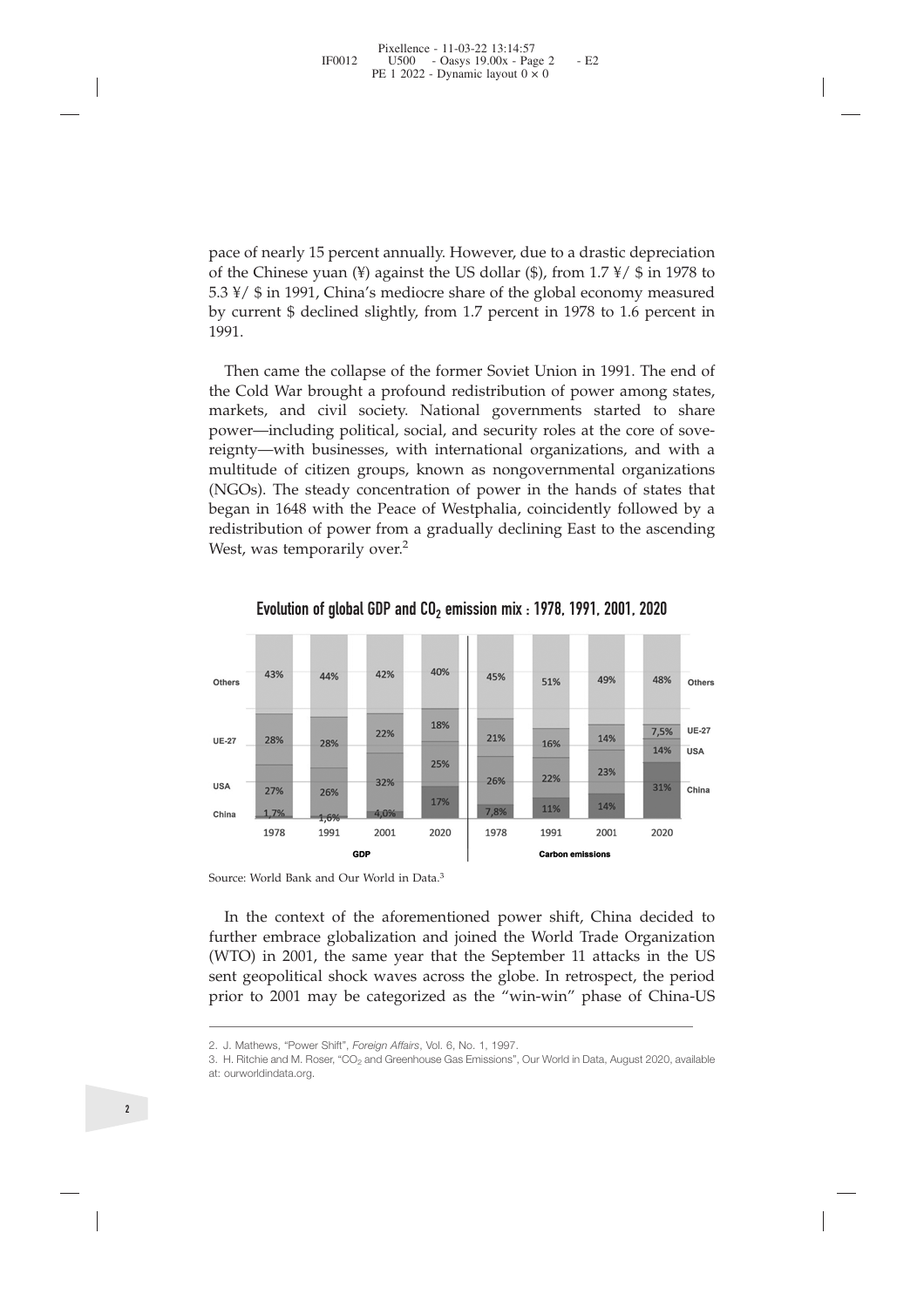Sino-American Climate Diplomacy<br>relations, as the importance of both countries in the global economy<br>increased. To the satisfaction of the American elites, China remained a<br>junior partner of the US throughout the entire pe Sino-American Climate Diplomacy<br>relations, as the importance of both countries in the global economy<br>increased. To the satisfaction of the American elites, China remained a<br>junior partner of the US throughout the entire p Sino-American Climate Diplomacy<br>
relations, as the importance of both countries in the global economy<br>
increased. To the satisfaction of the American elites, China remained a<br>
junior partner of the US throughout the entir 5ino-American Climate Diplomacy<br>
13 percent and 60 percent and 60 percent of the American elites, China remained a<br>
13 percent and 60 percent of American GDP and  $CO_2$  emissions in 2001,<br>
13 percent and 60 percent of Amer respectively.

lations, as the importance of both countries in the global economy<br>creased. To the satisfaction of the American elites, China remained a<br>nior partner of the US throughout the entire period, accounting for only<br>percent and relations, as the importance of both countries in the global economy<br>increased. To the satisfaction of the American elites, China remained a<br>junior partner of the US throughout the entire period, accounting for only<br>13 per relations, as the importance of both countries in the global economy<br>increased. To the satisfaction of the American elites, China remained a<br>junior partner of the US throughout the entire period, accounting for only<br>13 per relations, as the importance of both countries in the global economy<br>increased. To the satisfaction of the American elites, China remained a<br>junior partner of the US throughout the entire period, accounting for only<br>13 per relations, as the importance of both countries in the global economy<br>increased. To the satisfaction of the American elites, China remained a<br>junior partner of the US throughout the entire period, accounting for only<br>13 pe relations, as the imporance of bout counties in the global economic present. To the statisaction of the American elites, China remained a junior partner of the US throughout the entire period, accounting for only 13 percen metreased. To the statistictor of the Enfertain enters, China tentative injurior partner of the US throughout the entire period, accounting for only 13 percent and 60 percent of American GDP and CO<sub>2</sub> emissions in 2001, r planting parties of the C5 unoughout the entire period, accounting for only approach particle of American GDP and CO<sub>2</sub> emissions in 2001, have spectively.<br>Since then, surfing the rising waves of globalization, China has i Evaluated Manusculing the rising waves of globalization, China has increasingly prospered at the expense of relative American decline, making it harder to overlook the zero-sum aspect of bilateral relations. From 2001 to In the precively.<br>
Since then, surfing the rising waves of globalization, China has increa-<br>
singly prospered at the expense of relative American decline, making it<br>
harder to overlook the zero-sum aspect of bilateral rela Since then, surfing the rising waves of globalization, China has increasingly prospered at the expense of relative American decline, making it harder to overlook the zero-sum aspect of bilateral relations. From 2001 to 202 Since the first, suring the Fising was<br>singly prospered at the expense of<br>harder to overlook the zero-sum as<br>to 2020, more than half of China's<br>achieved, along with a correspondi<br>reliant energy structure and energ<br>China su The converok the zero-sam appect of butalicar incrudion. Front 2001<br>2020, more than half of China's growth in the global GDP mix was<br>hieved, along with a corresponding American decline. Due to its coal-<br>liant energy struct the exact, more utan in or China s givow in the global GD1 mix was<br>reliated barriers energy structure and energy-intensive economic growth model,<br>China surpassed the US as the world's largest  $CO_2$  emitter in 2006. Four<br>y ence was more was corresponding internation ecclinic. Due to as con-<br>reliant energy structure and energy-intensive economic growth model,<br>China surpassed the US as the world's largest CO<sub>2</sub> emitter in 2006. Four<br>years late

Frainar energy structure and energy-mensive economic grown moder, China surpassed the US as the world's largest  $CO_2$  emiter in 2006. Four years later, China replaced Japan as the secord largest economy in the world. To m China surpassed in e O as the world's angest Cope uniter in 2000. Four<br>wears later, China replaced Japan as the second largest economy in the<br>world. To make the situation even more bitter in the eyes of the less and<br>less c years and, Cmina Tepatect japhar as at execont anges teconomy in the system world. To make the situation even more bitter in the eyes of the less and less confident American elites, the economy of an increasingly assertive wond. To make the situation event intite briter in the eyes of the less and<br>elses confident American elites, the economy of an increasingly assertive<br>China, measured in purchasing power parity, surpassed that of the US<br>for East connuent American emes, the economy of an increasingly assertive<br>China, measured in purchasing power parity, surpassed that of the US<br>for the first time in 2017.<br>Starting in January 2018, the Trump administration bega Ernia, measured in purchasing power party, surpasses for the first time in 2017.<br>
Starting in January 2018, the Trump administration tariffs and other trade barriers on China, citing concerns property theft, discriminatory Starting in January 2018, the Trump administration began imposing<br>eiffs and other trade barriers on China, citing concerns over intellectual<br>operty theft, discriminatory subsidy policies, non-reciprocal investment<br>nditions battary and any zono, the rinny attinuisation to egain imposing<br>tariffs and other trade barriers on China, citing concerns over intellectual<br>property theft, discriminatory subsidy policies, non-reciprocal investment<br>condit annis and other trade barriers on China, ching concerns over intenectual<br>property theft, discriminatory subsidy policies, non-reciprocal investment<br>conditions, and abuse of emerging-nation status as part of WTO member-<br>shi

proprime conditions, and abuse of energing-nation status as part of WTO member-<br>ship. Since then, the economic conflict between the world's two largest<br>economies has escalated to other arenas; to name a few, the origins of conduous, and ables of entergy adduct status as part of who lember-<br>ship. Since then, the economic conflict between the world's two largest<br>economies has escalated to other arenas; to name a few, the origins of the<br>Covid-1 non-state actor, and cuctomic contact cuctomic actor at words are economies has escalated to other arenas; to name a few, the origins of the Covid-19 pandemic, military standoff in the South China Sea, encroachment of the Express areas exerated of outer areas, to name a rew, we origins or the UC covid-19 pandemic, military standoff in the South China Sea, encroachment of the One-China policy concerning Taiwan, and human rights-<br>related disp Four-19 pantientin, miling standom in the Sount Clinia Sea, encloached ment of the One-China policy concerning Taiwan, and human rights-<br>related disputes in Hong Kong and Xinjiang.<br>During the rebalancing of power from a re inent of the One-China policy concerning raiwar, and induitant rights-<br>related disputes in Hong Kong and Xinjiang.<br>During the rebalancing of power from a relatively declining West to<br>a rising East since the beginning of th Franced unsplaces in 1 rlong Kong and Xinjiang.<br>
During the rebalancing of power from a relatively declining West to<br>
a rising East since the beginning of the new millennium, the waves of<br>
globalization eventually backfire During the rebalancing of power from a relatively declining West to<br>a rising East since the beginning of the new millennium, the waves of<br>globalization eventually backfired, as evidenced by the widespread popu-<br>lism across Examing the rotomating of power from a retainedy decay at engage as ising East since the beginning of the new millennium, the waves of globalization eventually backfired, as evidenced by the widespread populism across the a rising Last since the beginning of the new in<br>globalization eventually backfired, as evidenced<br>lism across the West in general and by the politic<br>Trump in particular. Coincidently, nations started<br>non-state actors, anoth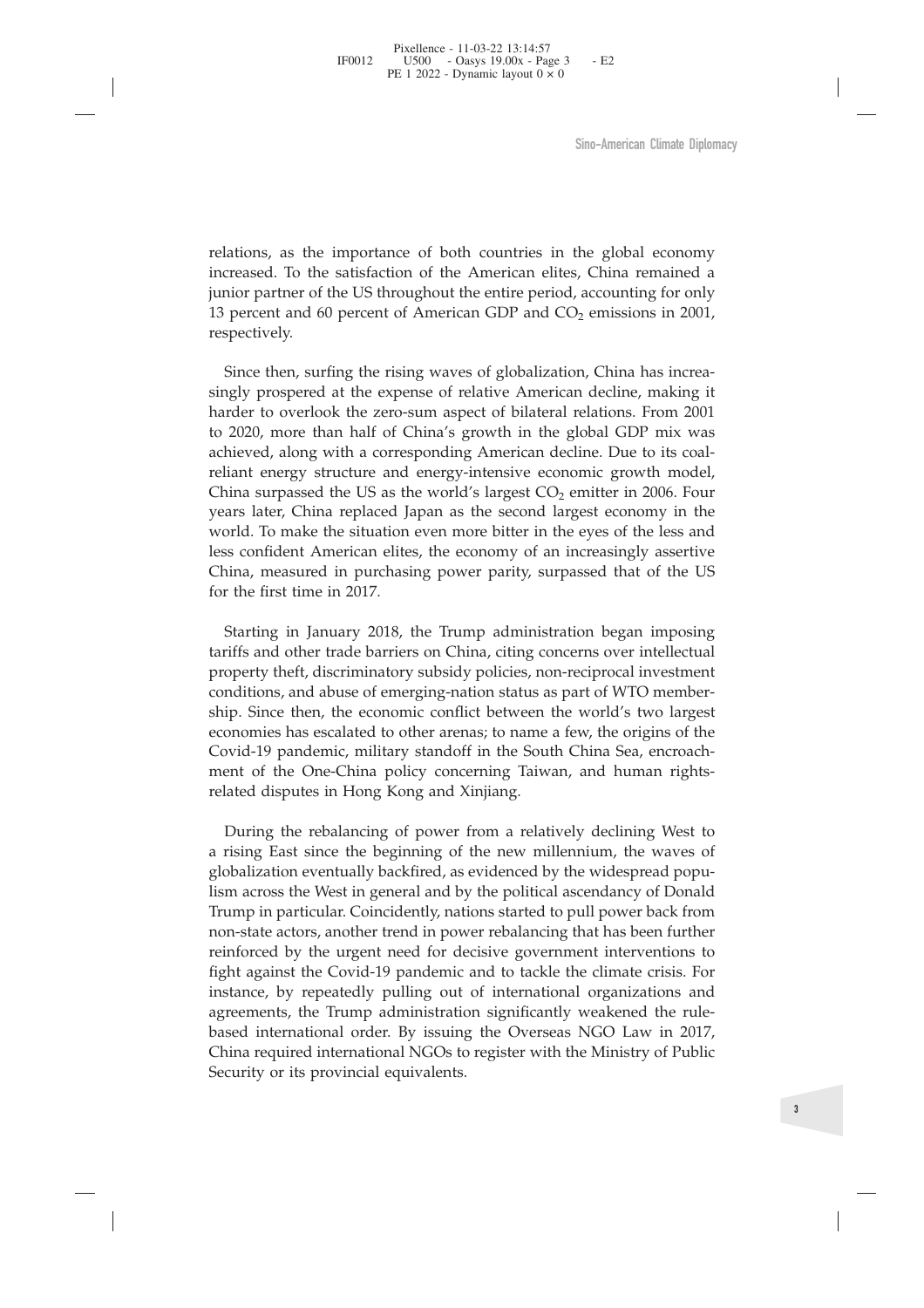Following an abrupt downturn in bilateral relations, kicked off by<br>ashington's initiation of an increasingly bitter US-China trade war in<br>18, experts on both sides have turned to different frameworks to<br>plain the decline i Following an abrupt downturn in bilateral relations, kicked off by<br>Washington's initiation of an increasingly bitter US-China trade war in<br>2018, experts on both sides have turned to different frameworks to<br>explain the decl Following an abrupt downturn in bilateral relations, kicked off by<br>Washington's initiation of an increasingly bitter US-China trade war in<br>2018, experts on both sides have turned to different frameworks to<br>explain the decl Following an abrupt downturn in bilateral relations, kicked off by Washington's initiation of an increasingly bitter US-China trade war in 2018, experts on both sides have turned to different frameworks to explain the decl Following an abrupt downturn in bilateral relations, kicked off by<br>Washington's initiation of an increasingly bitter US-China trade war in<br>2018, experts on both sides have turned to different frameworks to<br>explain the decl Following an abrupt downturn in bilateral relations, kicked off by<br>Washington's initiation of an increasingly bitter US-China trade war in<br>2018, experts on both sides have turned to different frameworks to<br>explain the decl Following an abrupt downturn in bilateral relations, kicked off by<br>Washington's initiation of an increasingly bitter US-China trade war in<br>2018, experts on both sides have turned to different frameworks to<br>explain the decl bloodshed<sup>4</sup> Following an abrupt downturn in bilateral relations, kicked off by ashington's initiation of an increasingly bitter US-China trade war in 18, experts on both sides have turned to different frameworks to plain the decline i Following an abrupt downturn in bilateral relations, kicked off by<br>Washington's initiation of an increasingly bitter US-China trade war in<br>2018, experts on both sides have turned to different frameworks to<br>explain the decl Following an abrupt downturn in bilateral relations, kicked oft by<br>Washington's initiation of an increasingly bitter US-China trade war in<br>2018, experts on both sides have turned to different frameworks to<br>explain the decl

Washington's initiation of an increasingly bitter US-China trade war in 2018, experts on both sides have turned to different frameworks to explain the decline in relations. On the US side, influential analysts have frequen 2018, experts on both sides have turned to different frameworks to explain the decline in relations. On the US side, influential analysts have frequently touted the "Thucydides Trap" as an explanation for the structural st explain the decline in relations. On the US side, influential analysts have<br>frequently touted the "Thucydides Trap" as an explaintion for the struc-<br>tural stress that arises when a rising power challenges a ruling one. Abo trequently touted the "Thucydides Irap" as an explanation for the structural stress that arises when a rising power challenges a ruling one. Above all, in 12 of 16 similar cases over the past 500 years, the result has been tural stress that arses when a rising power challenges a ruling one. A<br>all, in 12 of 16 similar cases over the past 500 years, the result has<br>bloodshed.<sup>4</sup><br>In contrast, some Chinese analysts have framed the new era of CI<br>U boodshed.<sup>2</sup><br>In contrast, some Chinese analysts have framed the new era of China-<br>Srelations as a by-product of Beijing's abandonment of Deng Xiaoping's<br>uring the author's private conversations with Chinese elites, the so-In contrast, some Chinese analysts have framed the new era of China-US relations as a by-product of Beijing's abandonment of Deng Xiaoping's long-standing 1990 dictum to "hide your strengths and bide your time". During the In contrast, some Chinese analysts have framed the new era of China-US relations as a by-product of Beijing's long-standing 1990 dictum to "hide your strengths and bide your time". During the author's private conversations

US relations as a by-product of Beijing's abandonment of Deng Xiaoping's<br>long-standing 1990 dictum to "hide your strengths and bide your time".<br>During the author's private conversations with Chinese elites, the so-<br>called long-standing 1990 dictum to "hide your strengths and bide your time".<br>During the author's private conversations with Chinese elites, the so-<br>called "Zhou Yu-Zhuge Liang complex" was also frequently mentioned<br>to explain th During the author's private conversations with Chinese elites, the so-<br>called "Zhou Yu-Zhuge Liang complex" was also frequently mentioned<br>to explain the perceived inevitability of US efforts to contain China. In<br>the classi called "Zhou Yu-Zhuge Liang complex" was<br>to explain the perceived inevitability of US  $\epsilon$ <br>the classic Chinese story, a jealous Zhou Yu rel<br>the smart Zhuge Liang, who is nevertheless is<br>There is a strong conviction among m to explain the perceived inevitability of US efforts to contain<br>the classic Chinese story, a jealous Zhou Yu relentlessly attempts<br>the smart Zhuge Liang, who is nevertheless innocent.<sup>5</sup><br>There is a strong conviction among There is a strong conviction among many Chinese elites that the Japanese economy's recent stagnation could at least be partially explained by the US containment of Japan, best exemplified by the US-initiated Plaza Accord i There is a strong conviction among many Chinese elites that the Japanese economy's recent stagnation could at least be partially explained by the US containment of Japan, best exemplified by the US-initiated Plaza Accord i

mese economy's recent stagnation could at least be partially explained by<br>the US containment of Japan, best exemplified by the US-initiated Plaza<br>Accord in 1985.<sup>6</sup> If Washington could not even tolerate the economic<br>ascend the US containment of Japan, best exemplified by the US-initiated Plaza<br>Accord in 1985.<sup>6</sup> If Washington could not even tolerate the economic<br>ascendance of its ally Japan in the 1980s, Chinese analysts assume that<br>China's Accord in 1985.<sup>6</sup> If Washington could not even tolerate the economic ascendance of its ally Japan in the 1980s, Chinese analysts assume that China's chances of avoiding similar treatment cannot depend on its ability to ma ascendance of its ally Japan in the 1980s, Chinese analysts assume that<br>China's chances of avoiding similar treatment cannot depend on its ability<br>to make concessions to the US.<sup>7</sup><br>**History of China-US climate diplomacy**<br>F China'schances of avoiding similar treatment cannot depend on its ability<br>to make concessions to the US.<sup>7</sup><br>**History of China-US climate diplomacy**<br>Formal international negotiations were launched in December 1990 to<br>addre to make concessions to the US.<sup>7</sup><br> **History of China-US climate diplomacy**<br>
Formal international negotiations were launched in December 1990 to<br>
address growing scientific and political concern about human-induced<br>
climat actions growing scientific and pointical concern about numan-induced<br>climate change. Following the inception of the United Nations Frame-<br>work Convention on Climate Change (UNFCCC) in 1992, the internatio-<br>nal community ha climatechange. Following the inception of the United N<br>work Convention on Climate Change (UNFCCC) in 1992,<br>nal community has established a framework for internation<br>to combat climate change by limiting average global<br>incr Work Convention on Climate Change (UNFCCC) in 1992, the international<br>community has established a framework for international cooperation<br>to combat climate change by limiting average global temperature<br>increases. Since the WorkConvention on Cimiate Chang<br>
mal community has established a fran<br>
to combat climate change by lin<br>
increases. Since then, additional int<br>
the UNFCCC have been introduced,<br>
4. G. Allison, "The Thucydides Trap: Are the mal community has established a framework for international cooperation<br>to combat climate change by limiting average global temperature<br>increases. Since then, additional international agreements in support of<br>the UNFCCC ha to combat climate change by limiting averticancy increases. Since then, additional internationa<br>the UNFCCC have been introduced, notably to<br>2015, available at: www.theatlantic.com (accessed on December 3<br>5. K. Tu, "Prospec The Real Nature of U.S.-initiated Trade War", available at: [opinion.people.com.cn](http://opinion.people.com.cn/n1/2018/0810/c1003-30220231.html) (accessed on Decem-<br>1. G. Allison, "The Thucydides Trap: Are the U.S. and China Headed for War?", The Atlantic, September 24,<br>2015, availabl The UNFCCC have<br>the UNFCCC have<br>4. G. Allison, "The Thucy<br>2015, available at: www.t<br>5. K. Tu, "Prospects of C<br>6. "China won't Repeat<br>6. "China won't Repeat<br>7. "The Real Nature of U<br>Der 2, 2021).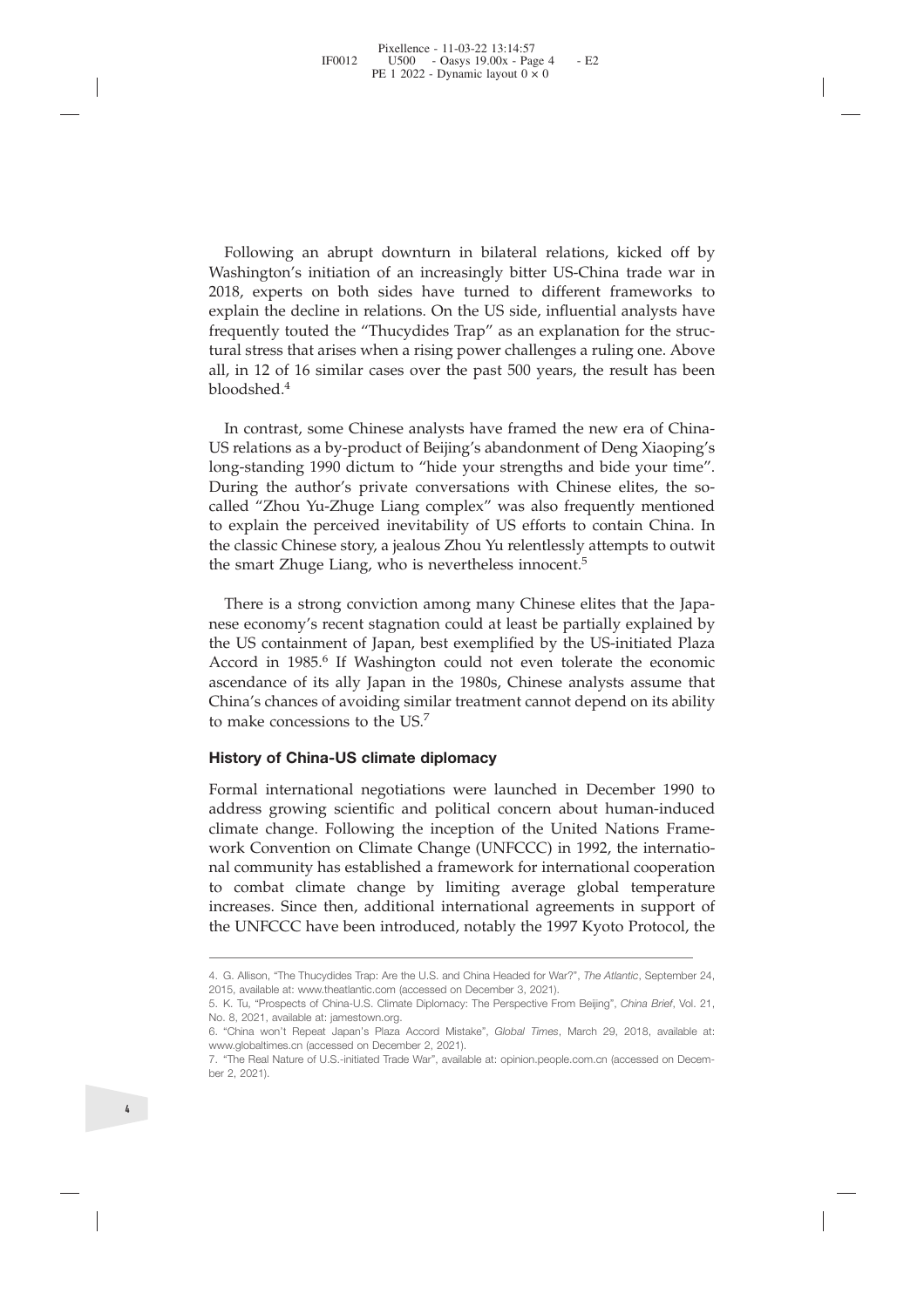Sino-American Climate Diplot<br>2009 Copenhagen Accord, the 2015 Paris Agreement, and the 2021 Glas-<br>2009 Climate Pact.<br>It is worth noting that the Rio de Janeiro Earth Summit in 1992 served<br>2008 as a significant catalyst for 2009 Copenhagen Accord, th<br>gow Climate Pact.<br>It is worth noting that the<br>as a significant catalyst for<br>(ENGOs) in China; the Chine Sino-American Climate Diplomacy<br>
199 Copenhagen Accord, the 2015 Paris Agreement, and the 2021 Glas-<br>
11 is worth noting that the Rio de Janeiro Earth Summit in 1992 served<br>
11 is worth noting that the Rio de Janeiro Earth Sino-American Climate Diplomacy<br>
2009 Copenhagen Accord, the 2015 Paris Agreement, and the 2021 Glas-<br>
gow Climate Pact.<br>
It is worth noting that the Rio de Janeiro Earth Summit in 1992 served<br>
as a significant catalyst fo Sino-American Climate Diplot<br>2009 Copenhagen Accord, the 2015 Paris Agreement, and the 2021 Glas-<br>gow Climate Pact.<br>It is worth noting that the Rio de Janeiro Earth Summit in 1992 served<br>as a significant catalyst for the d 2009 Copenhagen Accord, the 2015 Paris Agreement, and the 2021 Glasgow Climate Pact.<br>It is worth noting that the Rio de Janeiro Earth Summit in 1992 served<br>as a significant catalyst for the development of environmental NGO 2009 Copenhagen Accord, the 2015 Paris Agreement, and the 2021 Glasgow Climate Pact.<br>It is worth noting that the Rio de Janeiro Earth Summit in 1992 served<br>as a significant catalyst for the development of environmental NGO 2009 Copenhagen Accord, the 2015 Paris Agreement, and the 2021 Glasgow Climate Pact.<br>
It is worth noting that the Rio de Janeiro Earth Summit in 1992 served<br>
as a significant catalyst for the development of environmental N 2009 Copenhagen Accord, the 2015 Paris Agreement, and the 2021 Glasgow Climate Pact.<br>
It is worth noting that the Rio de Janeiro Earth Summit in 1992 served<br>
as a significant catalyst for the development of environmental N 2009 Copenhagen Accord, the 2015 Paris Agreement, and the 2021 Glasgow Climate Pact.<br>
It is worth noting that the Rio de Janeiro Earth Summit in 1992 served<br>
as a significant catalyst for the development of environmental N 2009 Copenhagen Accord, the 2015 Paris Agreement, and the 2021 Glassgow Climate Pact.<br>
It is worth noting that the Rio de Janeiro Earth Summit in 1992 served<br>
as a significant catalyst for the development of environmental gow Climate Pact.<br>
It is worth noting that the Rio de Janeiro Earth Summit in 1992 served<br>
as a significant catalyst for the development of environmental NGOs<br>
(ENGOs) in China; the Chinese delegation to the summit had bee It is worth noting that the Rio de Janeiro Earth Summit in 1992 served<br>as a significant catalyst for the development of environmental NGOs<br>(ENGOs) in China; the Chinese delegation to the summit had been embar-<br>rassed by "t It is worth noting that the Kio de Janeiro Earth Summit in 1992 served<br>as a significiant catalyst for the development of environmental NGOs<br>(ENGOs) in China; the Chinese delegation to the summit had been embar-<br>rassed by " as a significant catalyst for the development of environm<br>(ENGOs) in China; the Chinese delegation to the summit had<br>rassed by "their inability to participate in a meaningful way<br>conference that occurred side by side with seed by "their mability to participate in a meaningtul way" at the NGO<br>inference that occurred side by side with the government negotiations.<br>coh an unpleasant experience convinced Beijing that ENGOs could play<br>important r conference that occurred side by side with the government negotiations.<br>Such an unpleasant experience convinced Beijing that ENGOs could play<br>an imporant role in environmental protection, while improving China's<br>internatio Such an unpleasant experience convinced Beijing that ENGOs could play<br>an important role in environmental protection, while improving China's<br>international image. Beijing was thus willing to allow increased public<br>participa

an important role in environmental protection, while improving China's<br>international image. Beijing was thus willing to allow increased public<br>participation in order to reach this goal.<sup>8</sup> Since then, a gradually thriving<br> International image. Beijing was thus willing to allow increased public<br>
participation in order to reach this goal.<sup>8</sup> Since then, a gradually thriving<br>
ENGO community has made positive contributions to move China's<br>
clima participation in order to reach this goal.<sup>9</sup> Since then, a gradually thriving ENGO community has made positive contributions to move China's elimate stance into an increasingly positive direction, as evidenced by its prov ENGO community has made positive contributions to move China's<br>climate stance into an increasingly positive direction, as evidenced by<br>its proven track record on capacity-building and its key bridging role<br>between China an climate stance into an increasingly positive direction, as evidenced by<br>its proven track record on capacity-building and its key bridging role<br>between China and the international community.<br>Although the US Senate promptly Its proven track record on capacity-building and its key bridging role<br>between China and the international community.<br>Although the US Senate promptly gave its consent to the UNFCCC, so<br>that the US became the fourth nation between China and the international community.<br>
Although the US Senate promptly gave its consent to the UNFCCC, so<br>
that the US became the fourth nation to ratify the UNFCCC (the first<br>
among industrialized countries), Ame Although the US Senate promptly gave its consent to the UNFCCC, so<br>that the US became the fourth nation to ratify the UNFCCC (the first<br>among industrialized countries), America has since been half-hearted<br>about its interna Although the US Senate promptly gave its consent to the UNFCCC, so<br>that the US became the fourth nation to ratify the UNFCCC (the first<br>among industrialized countries), America has since been half-hearted<br>about its interna oong industrialized countries), America has since been half-hearted out its international climate pledges. Following the Clinton administration's endorsement of the Kyoto Protocol in 1998, President George W. sh quickly st about its international climate pledges. Following the Clinton administra-<br>tion's endorsement of the Kyoto Protocol in 1998, President George W.<br>Bush quickly stated his opposition upon taking office in 2001. In 2015, the<br>O tion's endorsement of the Kyoto Protocol in 1998, President George W.<br>Bush quickly stated his opposition upon taking office in 2001. In 2015, the Obama administration teamed with China to conclude the Paris Agree-<br>ment, on

Bush quickly stated his opposition upon taking office in 2001. In 2015, the Obama administration teamed with China to conclude the Paris Agreement, only for President Donald Trump to pull the US out of the deal in 2017. Th Obama administration teamed with China to conclude the Paris Agree-<br>ment, only for President Donald Trump to pull the US out of the deal in<br>2017. Then, on his first day in office in January 2021, President Joe Biden<br>took ment, only for President Donald Trump to pull the US out of the deal in 2017. Then, on his first day in office in January 2021, President Joe Biden took steps to put the US back into the Paris Agreement. Consequently, it i 2017. Then, on his first day in office in January 2021, President Joe Biden<br>took steps to put the US back into the Paris Agreement. Consequently, it<br>is legitimate for America's counterparts, including China, to question th took steps to put the US back into the Paris Agreement. Consequently, it<br>is legitimate for America's counterparts, including China, to question the<br>long-term credibility of climate pledges made by the US government.<br>By com islegitimate for America's counterparts, including China, to question the long-term credibility of climate pledges made by the US government.<br>By comparison, the issue of climate change attracted virtually no public or pol Iong-term credibility of climate pledges made by the US government.<br>
By comparison, the issue of climate change attracted virtually no public<br>
or political attention from the Chinese in the 1960s, and only a little<br>
during When China's "open door" era started in 1978, China's GDP accounted<br>for less than 2 percent of the world total. Yet, due to China's heavy<br>reliance on carbon-intensive coal and the widespread application of inef-<br>ficient te for less than 2 percent of the world tota<br>
reliance on carbon-intensive coal and the v<br>
ficient technology in its industrial sector, C<br>
accounted for around 8 percent of the glo<br>
to the US. Since then, China's share of glo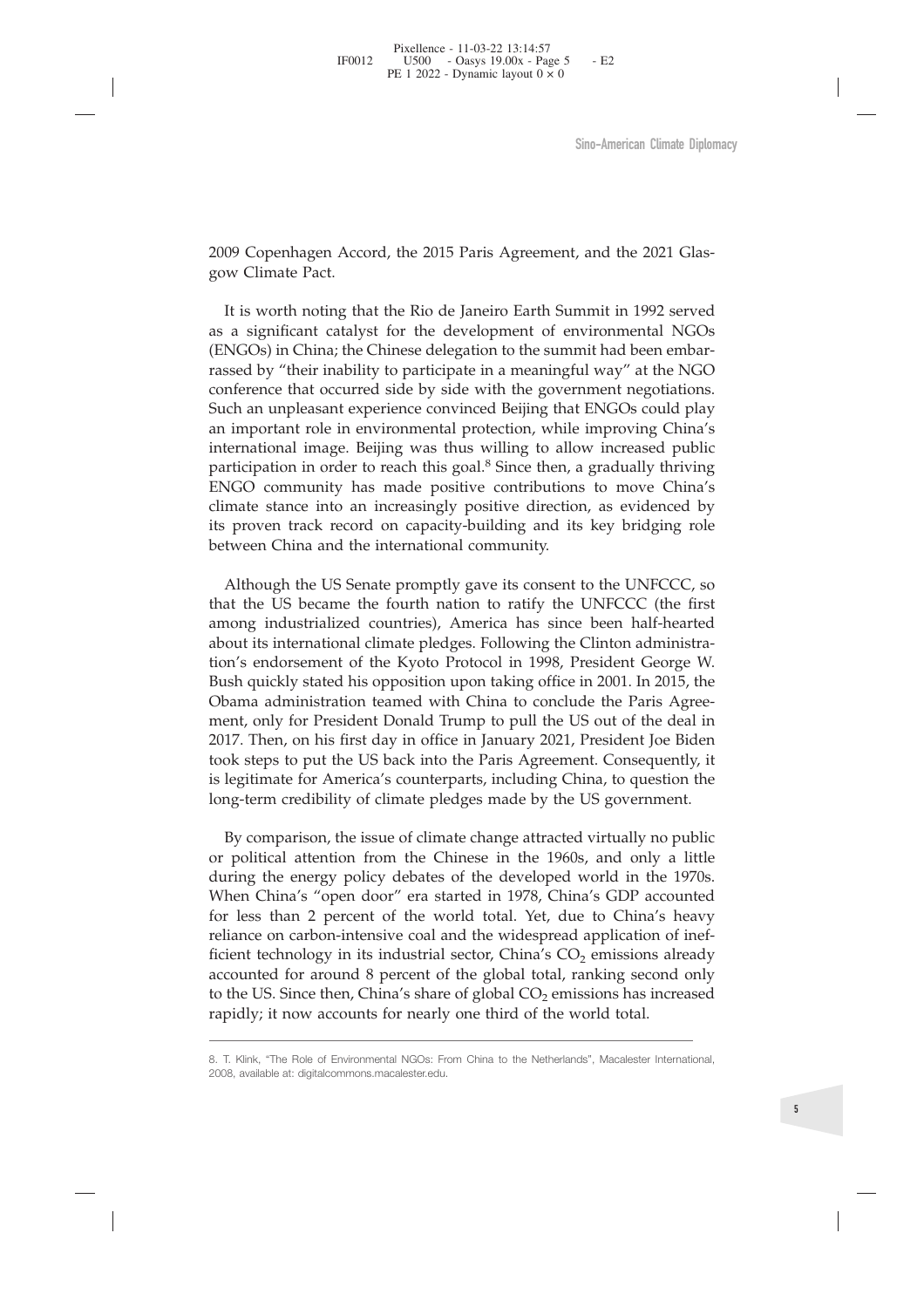China began to coordinate its climate change policy in 1988 when it<br>tablished an inter-agency group that helped to formulate its positions<br>r forthcoming international climate negotiations. Subsequently, the<br>ational Climate China began to coordinate its climate change policy in 1988 when it<br>established an inter-agency group that helped to formulate its positions<br>for forthcoming international climate negotiations. Subsequently, the<br>National Cl China began to coordinate its climate change policy in 1988 when it<br>established an inter-agency group that helped to formulate its positions<br>for forthcoming international climate negotiations. Subsequently, the<br>National Cl China began to coordinate its climate change policy in 1988 when it<br>established an inter-agency group that helped to formulate its positions<br>for forthcoming international climate negotiations. Subsequently, the<br>National Cl China began to coordinate its climate change policy in 1988 when it<br>established an inter-agency group that helped to formulate its positions<br>for forthcoming international climate negotiations. Subsequently, the<br>National Cl China began to coordinate its climate change policy in 1988 when it<br>established an inter-agency group that helped to formulate its positions<br>for forthcoming international climate negotiations. Subsequently, the<br>National Cl China began to coordinate its climate change policy in 1988 when it established an inter-agency group that helped to formulate its positions for forthcoming international climate negotiations. Subsequently, the National Cl China began to coordinate its climate change policy in 1988 when it<br>established an inter-agency group that helped to formulate its positions<br>for forthcoming international climate negotiations. Subsequently, the<br>National Cl China began to coordinate its climate change policy in 1988 when it established an inter-agency group that helped to formulate its positions for forthcoming international climate negotiations. Subsequently, the National Cl China began to coordinate its climate change policy in 1988 when it established an inter-agency group that helped to formulate its positions for forthcoming international climate negotiations. Subsequently, the National Cl China began to coordinate its climate change policy in 1988 when it<br>established an inter-agency group that helped to formulate its positions<br>for forthcoming international climate negotiations. Subsequently, the<br>National Cl China vegant woonunate is uninate unapper policy in 1000 witch the change constablished an inter-agency group that helped to formulate its positions for forthcoming international climate negotiations. Subsequently, the Nat Examished an Inter-agency grot<br>for forthcoming international c<br>National Climate Change Coord<br>was established in 1990. The 15-<br>king groups on impact assess<br>UNFCCC. In 1992, China ratifie<br>world to do so. China has been<br>inter about Chine Clainge Coloulation Leading binari Gloup (CCCLSO)<br>as established in 1990. The 15-member committee in turn set up wor-<br>ng groups on impact assessment and a response strategy to the<br>NFCCC. In 1992, China ratified was established in 1990. The 15-infinition continue in turn set up working groups on impact assessment and a response strategy to the UNFCCC. In 1992, China ratified the UNFCCC, the fifth country in the world to do so. Chi EUNIFCCC. In 1992, China ratified the UNFCCC, the fifth country in the World to do so. China has been an active and visible participant in the international climate negotiations, usually acting in concert with the developi

economy. Thus, sticking with "common but differentiation used the absence of the sinternational climate negotiations, usually acting in concret with the developing-country group (G77/China). China's positions have usually where the solutional climate section and visible paraliepart in the developing-country group (G77/China). China's positions have usually been in line with those of the G77 countries, but Chinese representatives have often International chinate negotiations, ustany acting in concert with the deve-<br>loping-country group (G77/China). China's positions have usually been<br>in line with those of the G77 countries, but Chinese representatives have<br>of folyncycumity group<br>in line with those of the G77 countries, but Chinese representatives have<br>often felt a need to reiterate the Chinese views in addition to the G77/<br>China statements.<sup>9</sup><br>During the evolving climate debate In the with those of the G77 collinies, but Chinese representatives have<br>often felt a need to reiterate the Chinese views in addition to the G77/<br>China statements.<sup>9</sup><br>During the evolving climate debates prior to COP21 in 2 The mass of the evolving climate die Chinese views in addition to the G777<br>China statements.<sup>9</sup><br>During the evolving climate debates prior to COP21 in 2015, Chinese<br>policymakers and academia generally weighed greenhouse-gas China statements.<br>
During the evolving climate debates prior to COP21 in 2015, Chir<br>
policymakers and academia generally weighed greenhouse-gas emissi<br>
control as significant liabilities instead of potential assets to the Dunng the evolving chinate debates prior to COT 21 in 2015, Chinese<br>bicymakers and academia generally weighed greenhouse-gas emissions<br>notrol as significant liabilities instead of potential assets to the national<br>nonomy. T poncymasers and academia generaly wegneta geenuouse-gas ennsoloned control as significant liabilities instead of potential assets to the national economy. Thus, sticking with "common but differentiated responsibilities" an China as signing in a mather is bisead of potential assets to the national<br>eteronomy. Thus, sticking with "common but differentiated responsibili-<br>ties" and rejecting mandatory emissions caps had long been the bottom<br>line

Economy. Trius, sucking whit common out uniterated responsions caps and rejecting mandatory emissions caps had long been the bottom line for Beijing's climate policy. Ironically, although the Bush administration used the a the and relecting inatiationy emissions caps in the for Beijing's climate policy. Ironically, although the Bush administration used the absence of key developing countries as an excuse to justify its withdrawal from the Ky me for beging s cunture pointy. Including and the absence of key developing countries as an excuse to justify<br>tis withdrawal from the Kyoto Protocol in 2001, the sudden disappea-<br>rance of US pressure on China actually made fluori used the absente of key developing columnes as an excuse to justify its withdrawal from the Kyoto Protocol in 2001, the sudden disappearance of US pressure on China actually made it possible for Beijing to maintain is wintuawar noint the Kyoto Trotocol in 2001, the statuent usappearance of US pressure on China actually made it possible for Beijing to maintain a "wait and see" climate policy for quite a while.<br>As China and the US ofte rante or OS pressure of China actuany made it possible for beijing to maintain a "wait and see" climate policy for quite a while.<br>As China and the US often sat on the opposite side of the climate negotiation table, bilater Inanium a wart and see Cunnate poity for quite a writie.<br>
As China and the US often sat on the opposite side of the climate nego-<br>
tiation table, bilateral tensions related to climate change gradually built<br>
up and culmina As China and the US often sat on the opposite side of the climate negotiation table, bilateral tensions related to climate change gradually built up and culminated at COP15 in 2009. Prior to the Copenhagen conference. Chin Fiable manu the Colleria stolute that the upposed such that the emake region and culminated at COP15 in 2009. Prior to the Copenhagen conference, China had set three specific goals. On mitigation, Beijing maintained that Internal definite and School Communication is charge to chinate change gradually buring hand culminated at COP15 in 2009. Prior to the Copenhagen conference, China had set three specific goals. On mitigation, Beijing manit Chinahad set three specific goals. On mitigation, Beijing maintained that COP15 should further lay out more ambitious emission reduction targets for developed countries under the Kyoto Protocol's second commitment period. plug proposed that developed countries should provide riew, additional,<br>adequate and predictable financial resources. On climate mitigation<br>actions by developing countries, Beijing suggested that they be supported<br>and enab adequate and prediations by developing<br>and enabled by developing<br>fiable way. Althougl<br>Copenhagen, the resp<br>mitments were rathe<br>3. K. Tu, "Future Prospects of<br>at: jamestown.org.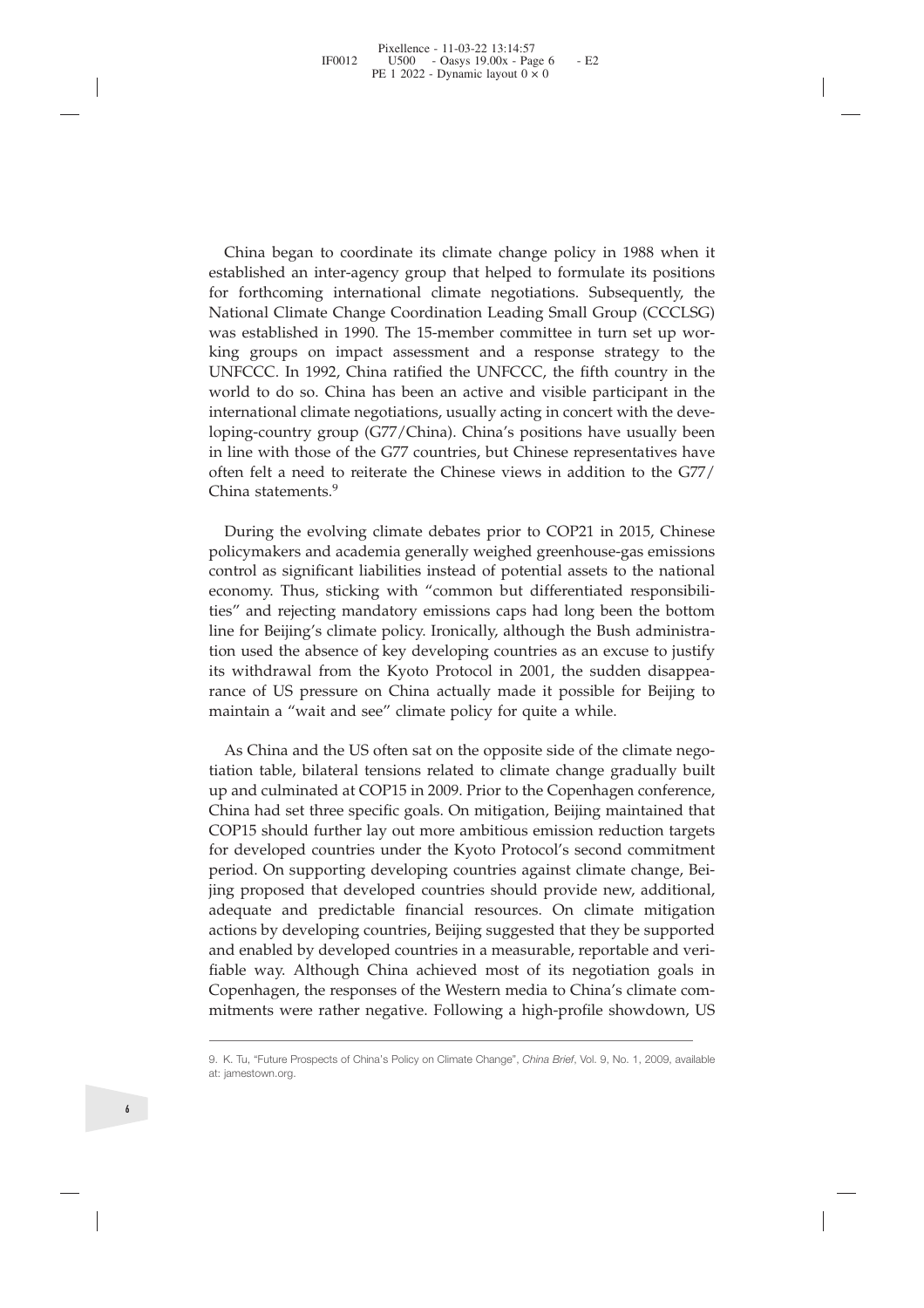Sino-American Climate Diplomacy<br>
officials tended to criticize China's allegedly unconstructive role at<br>
COP15. For example, US Secretary of State Hillary Clinton wrote in her<br>
memoir that the purpose of China at Copenhage Sino-American Climate Diplomacy<br>
officials tended to criticize China's allegedly unconstructive role at<br>
COP15. For example, US Secretary of State Hillary Clinton wrote in her<br>
memoir that the purpose of China at Copenhage Sino-American Climate Diplomacy<br>
officials tended to criticize China's allegedly unconstructive role at<br>
COP15. For example, US Secretary of State Hillary Clinton wrote in her<br>
memoir that the purpose of China at Copenhage Sino-American Climate Diplomacy<br>
officials tended to criticize China's allegedly unconstructive role at<br>
COP15. For example, US Secretary of State Hillary Clinton wrote in her<br>
memori that the purpose of China at Copenhage Sino-American Climate Diplomacy<br>
Sino-American Climate Diplomacy<br>
COP15. For example, US Secretary of State Hillary Clinton wrote in her<br>
memoir that the purpose of China at Copenhagen was to isolate the US<br>
by bringing to officials tended to criticize China<br>COP15. For example, US Secretary of<br>memoir that the purpose of China a<br>by bringing together countries like<br>side, while President Obama hinted<br>of a substantial deal.<sup>10</sup><br>Given the necessi ficials tended to criticize China's allegedly unconstructive role at OP15. For example, US Secretary of State Hillary Clinton wrote in her morior that the purpose of China at Copenhagen was to isolate the US bringing toget

officials tended to criticize China's allegedly unconstructive role at COP15. For example, US Secretary of State Hillary Clinton wrote in her memoir that the purpose of China at Copenhagen was to isolate the US by bringing officials tended to criticize China's allegedly unconstructive role at COP15. For example, US Secretary of State Hillary Clinton wrote in her memoir that the purpose of China at Copenhagen was to isolate the US by bringing officials tended to criticize China's allegedly unconstructive role at COP15. For example, US Secretary of State Hillary Clinton wrote in her memoir that the purpose of China at Copenhagen was to isolate the US by bringing officials tended to criticize China's allegedly unconstructive role at COP15. For example, US Secretary of State Hillary Clinton wrote in her memoir that the purpose of China at Copenhagen was to isolate the US by bringing COP15. For example, US Secretary of State Hillary Clinton wrote in her memori that the purpose of China at Copenhagen was to isolate the US by bringing together countries like India, Brazil and South Africa on its side, wh memoir that the purpose of China at Copenhagen was to isolate the US<br>by bringing together countries like India, Brazil and South Africa on its<br>side, while President Obama hinted that China was to blame for the lack<br>of a su by bringing together countries like India, Brazil and South Africa on its side, while President Obama hinted that China was to blame for the lack of a substantial deal.<sup>10</sup><br>
Given the necessity of balancing economic growth side, while President Obama hinted that China was to blame for the lack<br>of a substantial deal.<sup>10</sup><br>Given the necessity of balancing economic growth with portraying<br>itself as a responsible power, as well as an increasingly of a substantial deal.<sup>10</sup><br>Given the necessity of balancing economic growth with portraying<br>itself as a responsible power, as well as an increasingly clear understan-<br>ding among Chinese decision-makers and scientists of cl Given the necessity of balancing economic growth with portraying elf as a responsible power, as well as an icrceasingly clear understandange's overse impacts, Beijing bided its time in developing an increasingly protive an itself as a responsible power, as well as an increasingly clear understanding among Chinese decision-makers and scientists of climate change's adverse impacts, Beijing bided its time in developing an increasingly proactive ding among Chinese decision-makers and scientists of climate change's adverse impacts, Beijing bided its time in developing an increasingly pro-<br>active and comprehensive energy and climate policy. By joining the Paris<br>Agre

adverse impacts, Beijing bided its time in developing an increasingly pro-<br>active and comprehensive energy and climate policy. By joining the Paris<br>Agreement in 2015, China helped President Obama leave a legacy on<br>climate active and comprehensive energy and climate policy. By joining the Paris Agreement in 2015, China helped President Obama leave a legacy on while, external climate-related presscure imposed by the international community, e Agreement in 2015, China helped President Obama leave a legacy on climate policy, in exchange for less contentious bilateral relations. Mean-<br>while, external climate-related pressure imposed by the international<br>community, climate policy, in exchange for less contentious bilateral relations. Mean-<br>while, external climate-related pressure imposed by the international<br>community, especially the US, has been wisely turned by Beijing into a<br>posit while, external climate-related pressure imposed by the international<br>community, especially the US, has been wisely turned by Beijing into a<br>positive driving force to build the world's largest clean energy market.<br>Even bef community, especially the US, has been wisely turned by Beijing into a<br>positive driving force to build the world's largest clean energy market.<br>Even before President Trump announced his intention to withdraw the<br>US from th positive driving force to build the world's largest clean energy market.<br>
Even before President Trump announced his intention to withdraw the<br>
US from the Paris Agreement in June 2017, China sensed that the Trump<br>
administ Even before President Trump announced his intention to withdraw the US from the Paris Agreement in June 2017, China sensed that the Trump administration had little appetite for working together on climate issues. With both Even before President Trump announced his intention to withdraw the US from the Paris Agreement in June 2017, China sensed that the Trump to summer With both the US and EU in mind, Chinese President Xi Jinping amounced dur ministration had little appetite for working together on climate issues.<br>
ith both the US and EU in mind, Chinese President Xi Jinping announ-<br>
d during his video address to the United Nations General Assembly in<br>
ptember With both the US and EU in mind, Chinese President Xi Jinping announced during his video address to the United Nations General Assembly in September 2020 that China aimed to peak national carbon emissions before 2030 and a ced during his video address to the United Nations General Assembly in September 2020 that China aimed to peak national carbon emissions before 2030 and achieve carbon neutrality before 2060. In other words, China drastica September 2020 that China aimed to peak national carbon emissions<br>before 2030 and achieve carbon neutrality before 2060. In other words,<br>China drastically and unilaterally upgraded its long-term climate ambi-<br>tions without before 2030 and achieve carbon neutrality before 2060. In China drastically and unilaterally upgraded its long-term c<br>tions without asking America or the EU for anything in rett<br>so, it threw its weight firmly behind the po

To fend off rising domestic concern that climate Negotiation: From Copenhagen to Paris", which is very that a sember of the EU has embradd, thus preventing drastic deterioration in Sino-EU relations while put-<br>and the US so,it threw its weight firmly behind the policies that the EU has embraced, thus preventing drastic deterioration in Sino-EU relations while putting the US in an awkward position in international climate politics.<sup>11</sup><br>As Biden, climate change has become a rare area for bilateral collaboration.<br>
However, despite the official return of the US to climate diplomacy with<br>
its rejoining of the Paris Agreement, sustained bilateral tensions make t *China**China*<sup>*China*</sup> *China*<sup>*z*</sup> *Chinate diplomatis* rejoining of the Paris Agreement, sustained bilateral tensions nerospects of climate cooperation rather uncertain.<br>To fend off rising domestic concern that climate 11. K. Tu, "China's Global Climate Boost", *Project Syndicate*, November 26, 2020, available at: www.project-syndicate.org.

syndicate.org.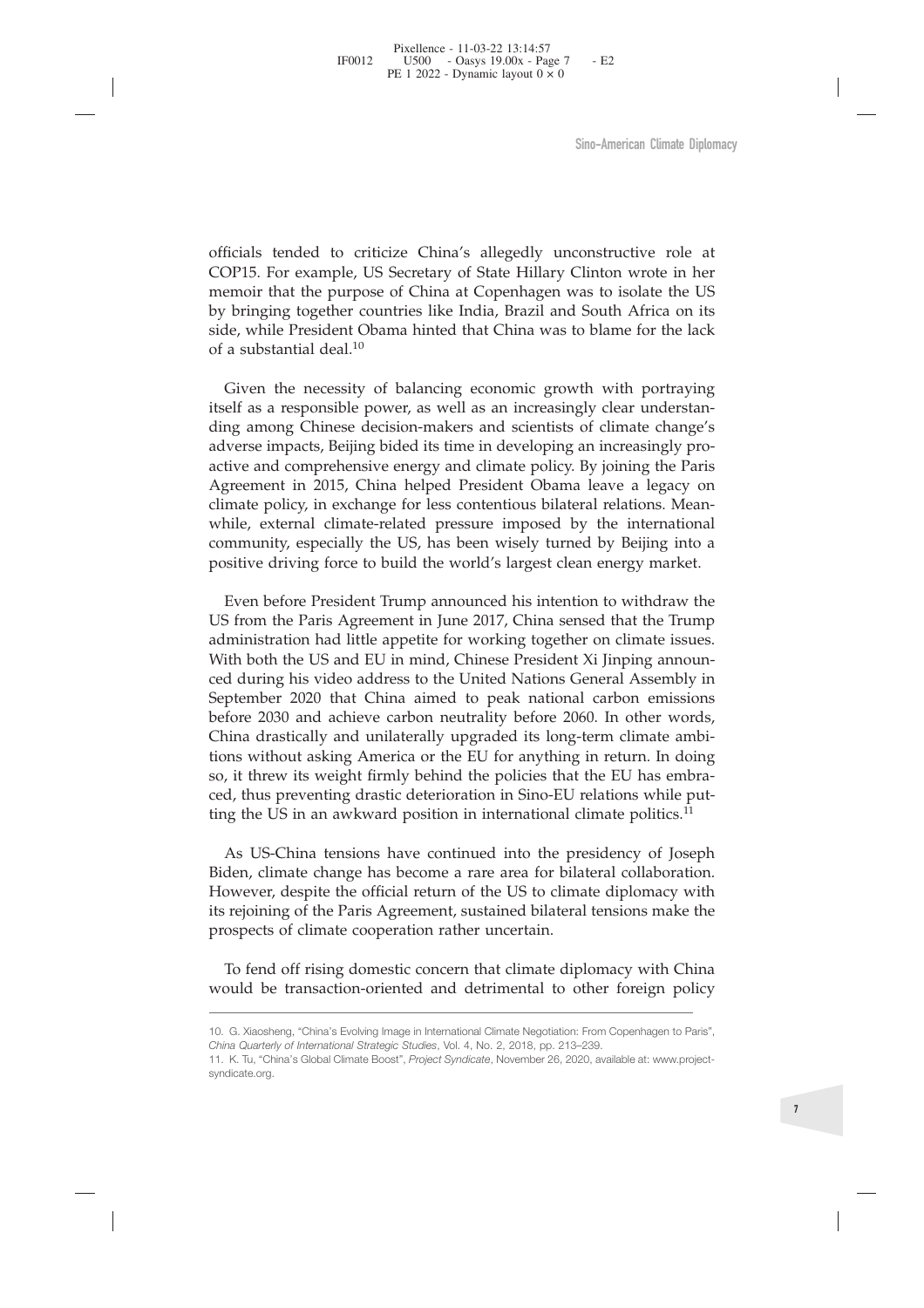goals, before the inception of the Biden presidency, the US Special Presidential Envoy for Climate John Kerry said unequivocally in January 2021<br>that climate would be a "critical, standalone issue" that would never lead<br>to goals, before the inception of the Biden presidency, the US Special Presidential Envoy for Climate John Kerry said unequivocally in January 2021<br>that climate would be a "critical, standalone issue" that would never lead<br>to goals, before the inception of the Biden presidency, the US Special Presidential Envoy for Climate John Kerry said unequivocally in January 2021 that climate would be a "critical, standalone issue" that would never lead to goals, before the inception of the Biden presidency, the US Special Presidential Envoy for Climate John Kerry said unequivocally in January 2021 that climate would be a "critical, standalone issue" that would never lead to goals, before the inception of the Biden presidency, the US Special Presidential Envoy for Climate John Kerry said unequivocally in January 2021 that climate would be a "critical, standalone issue" that would never lead to goals, before the inception of the Biden presidency, the US Special Presi-<br>dential Envoy for Climate John Kerry said unequivocally in January 2021<br>that climate would be a "critical, standalone issue" that would never lead<br> goals, before the inception of the Biden presidency, the US Special Presidential Envoy for Climate John Kerry said unequivocally in January 2021 that climate would be a "critical, standalone issue" that would never lead to goals, before the inception of the Biden presidency, the US<br>dential Envoy for Climate John Kerry said unequivocally i<br>that climate would be a "critical, standalone issue" that wo<br>to a weaker China policy.<sup>12</sup> His remarks i als, before the inception of the Biden presidency, the US Special Presi-<br>mitial Envoy for Climate John Kerry said unequivocally in January 2021<br>at climate would be a "critical, standalone issue" that would never lead<br>a wea goals, before the inception of the Biden presidency, the US Special Presidential Envoy for Climate John Kerry said unequivocally in January 2021 that climate would be a "critical, standalone issue" that would never lead to goals, before the inception of the biden presidency, the US Special Presi-<br>dential Envoy for Climate John Kerry said unequivocally in January 2021<br>that climate would be a "critical, standalone issue" that would never lead<br>

dential Envoy for Cumate Jonn Kerry said unequivocally in January 2021<br>that climate would be a "critical, standalone issue" that would never lead<br>to a weaker China policy.<sup>12</sup> His remarks immediately sparked a negative<br>res that climate would be a "critical, standalone issue" that would never lead<br>to a weaker China policy.<sup>12</sup> His remarks immediately sparked a negative<br>response from the Chinese Ministry of Foreign Affairs spokesperson Zhao<br>Li to a weaker China policy.<sup>1</sup> His remarks immediately sparked a negative response from the Chinese Ministry of Foreign Affairs spokespersion Zhao Lijian, who stressed that "China-US cooperation in specific areas, unlike flo response rrom the China-US cooperation in specific areas, unlike Lijian, who stressed that "China-US cooperation in specific areas, unlike flowers that can bloom in a greenhouse despite winter chill, is closely linked with Lijian, who stressed that "China-US cooperation in s<br>flowers that can bloom in a greenhouse despite wi<br>linked with bilateral relations as a whole".<sup>13</sup><br>When President Biden invited Chinese President<br>the Leaders Climate Sum Kea with bilateral relations as a whole"."<br>
When President Biden invited Chinese President Xi Jinping to attend<br>
e Leaders Climate Summit in April 2021, Beijing did not confirm Xi's<br>
rendance until after Kerry had accepted When President Biden invited Chinese President Xi Jinping to attend<br>the Leaders Climate Summit in April 2021, Beijing did not confirm Xi's<br>attendance until after Kerry had accepted an invitation to meet his coun-<br>terpart X When President biden invited Chinese President XI jinping to attend<br>the Leaders Climate Summit in April 2021, Beijing did not confirm Xi's<br>attendance until after Kerry had accepted an invitation to meet his coun-<br>terpart

the Leaders Cumate Summit in April 2021, Beijing did not contirm Xi's<br>attendance until after Kerry had accepted an invitation to meet his coun-<br>terpart Xie Zhenhuia in Shanghai. During the trip, Kerry also met with<br>Chines attendance until arter Kerry nad accepted an invitation to meet nis coun-<br>terpart Xie Zhenhua in Shanghai. During the trip, Kerry also met with<br>Chinese Vice-Premier and Politburo Standing Committee member Han<br>Zheng via vid terpart Xie Zhenhua in Shanghai. During the trip, Kerry also met with<br>Chinese Vice-Premier and Politburo Standing Committee member Han<br>Zheng via video link. Following Kerry's trip, a joint statement was issued<br>in which bot Chinese Vice-Premier and Politburo Standing Committee member Han Zheng via video link. Following Kerry's trip, a joint statement was issued in which both countries agreed to cooperate with each other and with other countr Zheng via video link. Following Kerry s trip, a joint stateme<br>in which both countries agreed to cooperate with each of<br>other countries to tackle the climate crisis.<br>At the Leaders Climate Summit, President Xi reaffirmed<br>m ner countries to tackie the climate crisis.<br>At the Leaders Climate Summit, President Xi reaffirmed China's com-<br>timents to climate action, highlighting that China's comprehensive<br>carbonization efforts would engage all sect At the Leaders Climate Summit, President Xi reaffirmed China's com-<br>mitments to climate action, highlighting that China's comprehensive<br>decarbonization efforts would engage all sectors and stakeholders. The<br>most noteworth At the Leaders Climate Summit, President Xi rearhimed China's commitments to climate action, highlighting that China's comprehensive decarbonization efforts would engage all sectors and stakeholders. The most noteworthy pa

muments to cumate action, nighlighting that China's comprenensive<br>decarbonization efforts would engage all sectors and stakeholders. The<br>most noteworthy part of his speech was an explicit reference to a coal<br>"phase-down" f decarbonization etrorts would engage all sectors and stakenolders. The most noteworthy part of his speech was an explicit reference to a coal "phase-down" of the first time, stating that China would "strictly limit" coal p most noteworthy part of his speech was an explicit reference to a coal<br>
"phase-down" for the first time, stating that China would "strictly limit"<br>
coal power projects and coal consumption during the 14<sup>th</sup> Five-year Plan<br> "phase-down" for the first time, stating that China Would "strictly limit"<br>coal power projects and coal consumption during the 14<sup>th</sup> Five-year Plan<br>(FYP) period between 2021 and 2025, and "phase it down" gradually in<br>the coalpower projects and coal consumption during the 14<sup>-a</sup> Five-year Plan (FYP) period between 2021 and 2025, and "phase it down" gradually in the 15<sup>th</sup> FYP period between 2026 and 2030.<sup>14</sup><br>However, similar to what happe (FYP) period between 2021 and 2025, and "phase it down" gradually in<br>the 15<sup>th</sup> FYP period between 2026 and 2030.<sup>14</sup><br>However, similar to what happened during the Trump era, as US-China<br>relations remained tense, President Commate Confinitent during his video address to the United Nations<br>
General Assembly in September 2021: that China would not build any<br>
new coal-fired power plants abroad and would step up its support for<br>
developing green General Assembly in September 2021: that China would not buy<br>new coal-fired power plants abroad and would step up its supp<br>developing green and low-carbon energy in developing countries.<br>supported development of coal-fired newcoal-fired power plants abroad and would step up its support for<br>developing green and low-carbon energy in developing countries. China-<br>supported development of coal-fired power overseas has already slowed<br>down in the of the People's **Peoplet China in the People** China in the Arab Republic of Egyptic of China in the past five years, thanks to the decreasing competitiveness of coal power compared to renewables, and a declining appetite a developinggreen and low-carbon energy<br>supported development of coal-fired pov<br>down in the past five years, thanks to th<br>coal power compared to renewables, and<br> $\frac{1}{2}$ . A. Ward, "John Kerry Promises US Climate Change D<br>V supported development of coal-fired power overseas has already slowed<br>down in the past five years, thanks to the decreasing competitiveness of<br>coal power compared to renewables, and a declining appetite among host<br> $12$ . A. black and the past five years, thanks to the decrease coal power compared to renewables, and a declining and a declining the decrease coal power compared to renewables, and a declining the Most Climate Change Diplomacy wor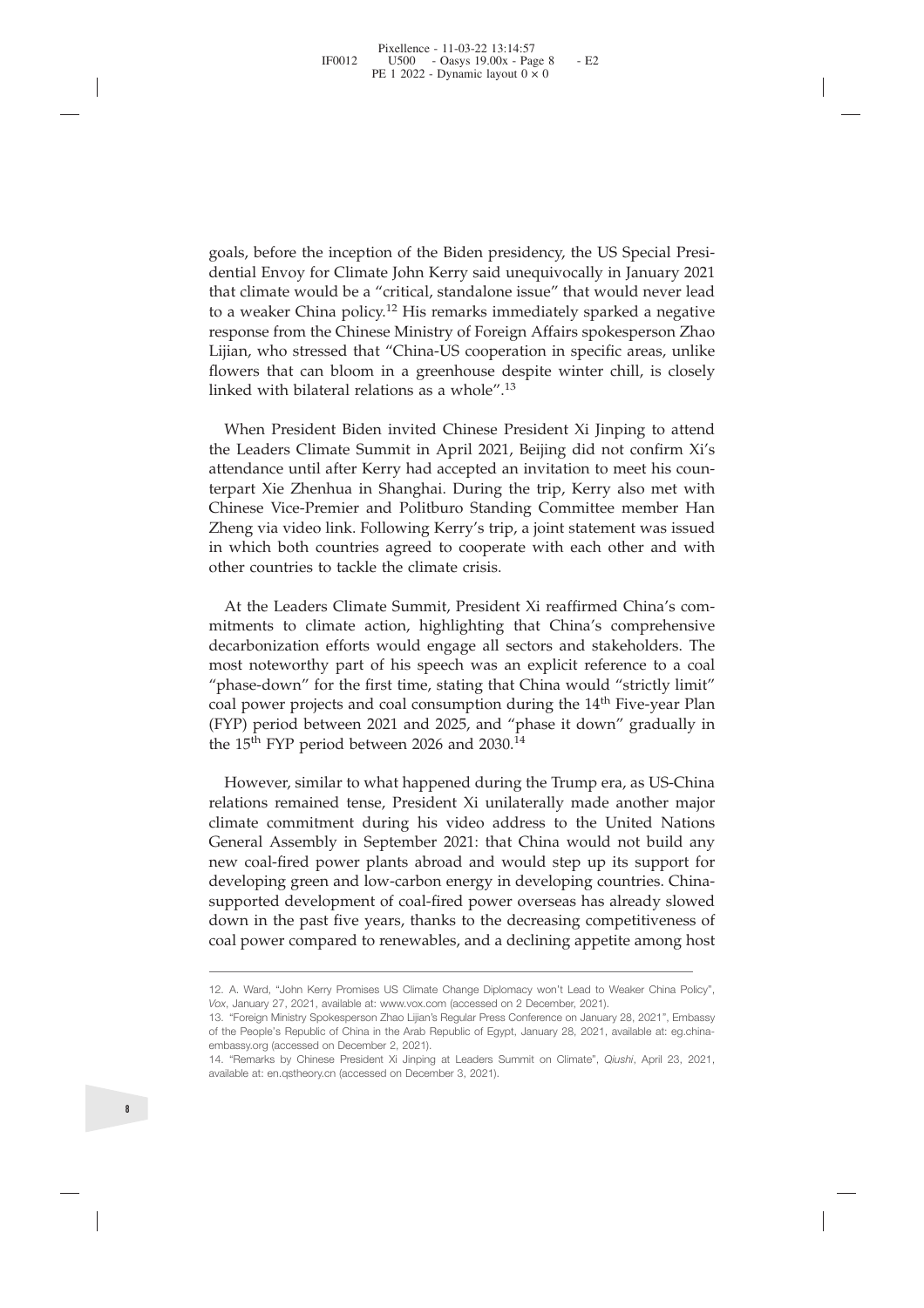Sino-American Climate Diplomacy<br>Countries. Even so, this announcement was widely perceived as a major<br>climate win ahead of COP26 in Glasgow. Despite another major climate<br>pledge without any teaming with either the Biden ad Sino-American Climate Diplomacy<br>countries. Even so, this announcement was widely perceived as a major<br>climate win ahead of COP26 in Glasgow. Despite another major climate<br>pledge without any teaming with either the Biden ad Sino-American Climate Diplomacy<br>
sino-American Climate Win ahead of COP26 in Glasgow. Despite another major climate<br>
pledge without any teaming with either the Biden administration or the<br>
EU, China was still under tremend Sino-American Climate Diplomacy<br>
Sino-American Climate Uiplomacy<br>
climate win ahead of COP26 in Glasgow. Despite another major climate<br>
pledge without any teaming with either the Biden administration or the<br>
EU, China was Sino-American Climate Diplomacy<br>
sino-American Climate Diplomacy<br>
cclumate win ahead of COP26 in Glasgow. Despite another major climate<br>
pledge without any teaming with either the Biden administration or the<br>
EU, China was Sino-American Climate Diplomacy<br>
sino-American Climate Diplomacy<br>
climate win ahead of COP26 in Glasgow. Despite another major climate<br>
pledge without any teaming with either the Biden administration or the<br>
EU, China was countries. Even so, this announcement was w<br>climate win ahead of COP26 in Glasgow. Des<br>pledge without any teaming with either the B<br>EU, China was still under tremendous internate<br>step up its climate ambition, mainly in set untries. Even so, this announcement was widely perceived as a major mate win ahead of COP26 in Glasgow. Despite another major climate dege without any teaming with either the Biden administration or the p, China was still countries. Even so, this announcement was widely perceived as a major climate win ahead of COP26 in Glasgow. Despite another major climate pledge without any teaming with either the Biden administration or the EU, China wa

countries. Even so, this announcement was widely perceived as a major climate win ahead of COP26 in Glasgow. Despite another major climate pledge without any teaming with either the Biden administration or the EU, China wa countries. Even so, this announcement was widely perceived as a major climate win ahead of COP26 in Glasgow. Despite another major climate pledge without any teaming with either the Biden administration or the EU, China wa climate win ahead of COP26 in Glasgow. Despite another major climate pledge without any teaming with either the Biden administration or the EU, China was still under tremendous international pressure to further peep up its pledge without any teaming with either the Biden administration or the EU, China was still under tremendous international pressure to further step up its climate ambition, mainly in setting a firm date by 2025 for peaking EU, China was still under tremendous international pressure to further step up its climate ambition, mainly in setting a firm date by 2025 for peaking its national greenhouse-gas emissions, when COP26 was kicked off in Gla step up its climate ambition, mainly in setting a firm date by 2025 for peaking its national greenhouse-gas emissions, when COP26 was kicked off in Glasgow on October 31, 2021.<br>
In a surprise announcement at COP26 on Novem peaking its national greenhouse-gas emissions, when COP26 was kicked<br>off in Glasgow on October 31, 2021.<br>In a surprise announcement at COP26 on November 10, 2021, China<br>and the US agreed to boost climate cooperation over t off in Glasgow on October 31, 2021.<br>
In a surprise announcement at COP26 on November 10, 2021, China<br>
and the US agreed to boost climate cooperation over the next decade,<br>
stating that both sides would "recall their firm c In a surprise announcement at COP26 on November 10, 2021, Chiand the US agreed to boost climate cooperation over the next decades tasting that both sides would "recall their firm commitment to woncogether" to achieve the 1 decreases the boost climate cooperation over the next decade, thing that both sides would "recall their firm commitment to work gether" to achieve the 1.5°C temperature goal set out in the 2015 Paris greement. They called stating that both sides would "recall their firm commitment to work together" to achieve the 1.5°C temperature goal set out in the 2015 Paris Agreement. They called for stepped-up efforts to close the "significant gap" to together" to achieve the 1.5°C temperature goal set out in the 2015 Paris Agreement. They called for stepped-up efforts to close the "significant Agap" to achieve that target. Their unexpected declaration featured a list o

Agreement. They called for stepped-up efforts to close the "significant<br>gap" to achieve that target. Their unexpected declaration featured a list of<br>very specific issues including regulatory frameworks and enviromental<br>sta gap" to achieve that target. Their unexpected declaration featured a list of very specific issues including regulatory frameworks and environmental standards, decarbonization and electrification of end-use sectors, carbon very specific issues including regulatory frameworks and environmental<br>standards, decarbonization and electrification of end-use sectors, carbon<br>capture, utilization and storage (CCUS), methane emissions control and<br>grid i standards, decarbonization and electrification of enc<br>capture, utilization and storage (CCUS), methane er<br>grid integration of variable renewables, paving the ficonclude the Glasgow Climate Pact reached three da<br>Nevertheles capture, utilization and storage (CCUS), methane emissions contrarption and storage energy also provides provides the foundation nee conclude the Glasgow Climate Pact reached three days later.<br>
Nevertheless, as the devil i Extracted the Chinger of Chinac Fact reactive dure day of means.<br>
Nevertheless, as the devil is often in deeds instead of words, the inter-<br>
national community should watch closely whether it proves to be politically<br>
corr Nevertheless, as the devil is often in deeds instead of words, the international community should watch closely whether it proves to be politically correct on the Chinese side to encourage implementation of the aforementio

The mational community should watch closely whether it proves to be politically correct on the Chinese side to encourage implementation of the aforementioned technical cooperation clauses signed with America in Glasgow, an mational commatiny and a continuous carbon-emitting carbon-emittion of the aforementioned technical cooperation clauses signed with America in Glasgow, and whether it proves to be politically plausible on the US side to se can are considered and contract of the contract consideration of the Galagow, and whether it proves to be politically plausible on the US side to secure government funding in support of meaningful US-China climate collabor Elasgow, and whether it proves to be politically plausible on the US side to secure government funding in support of meaningful US-China climate collaboration, if any, in the years to come.<br> **Prospects of China-US climate** coal. We are all the preferral in the vertex of the secure government funding in support of meaningful US-China climate collaboration, if any, in the years to come.<br> **Prospects of China-US climate diplomacy**<br>
As the world' become container and any propertion of meaning and the control or come collaboration, if any, in the years to come.<br> **Prospects of China-US climate diplomacy**<br>
As the world's largest energy consumer and producer, the Chine **Prospects of China-US climate diplomacy**<br>**As the world's largest energy consumer and producer, the Chinese energy economy is full of contradictions. On the one hand, China's heavy reliance on carbon-intensive and polluti Prospects of China-US climate diplomacy**<br>As the world's largest energy consumer and producer, the Chinese energy<br>economy is full of contradictions. On the one hand, China's heavy reliance<br>on carbon-intensive and pollutio As the world's largest energy consumer and producer, the economy is full of contradictions. On the one hand, China on carbon-intensive and pollution-prone coal makes it the puted leading carbon-emitting economy. Consequen cribe the gigantic Chinese energy economy in an eye-catching way; for example, to point out that China alone burns more than half of global coal. Nevertheless, dirty coal, rising carbon emissions and filthy air are far fro Example, to point<br>coal. Nevertheless<br>far from giving th<br>largest clean energ<br>than one third of<br>half of the world's<br><u>15. K. Tu, "Prospects of</u><br>October 2020.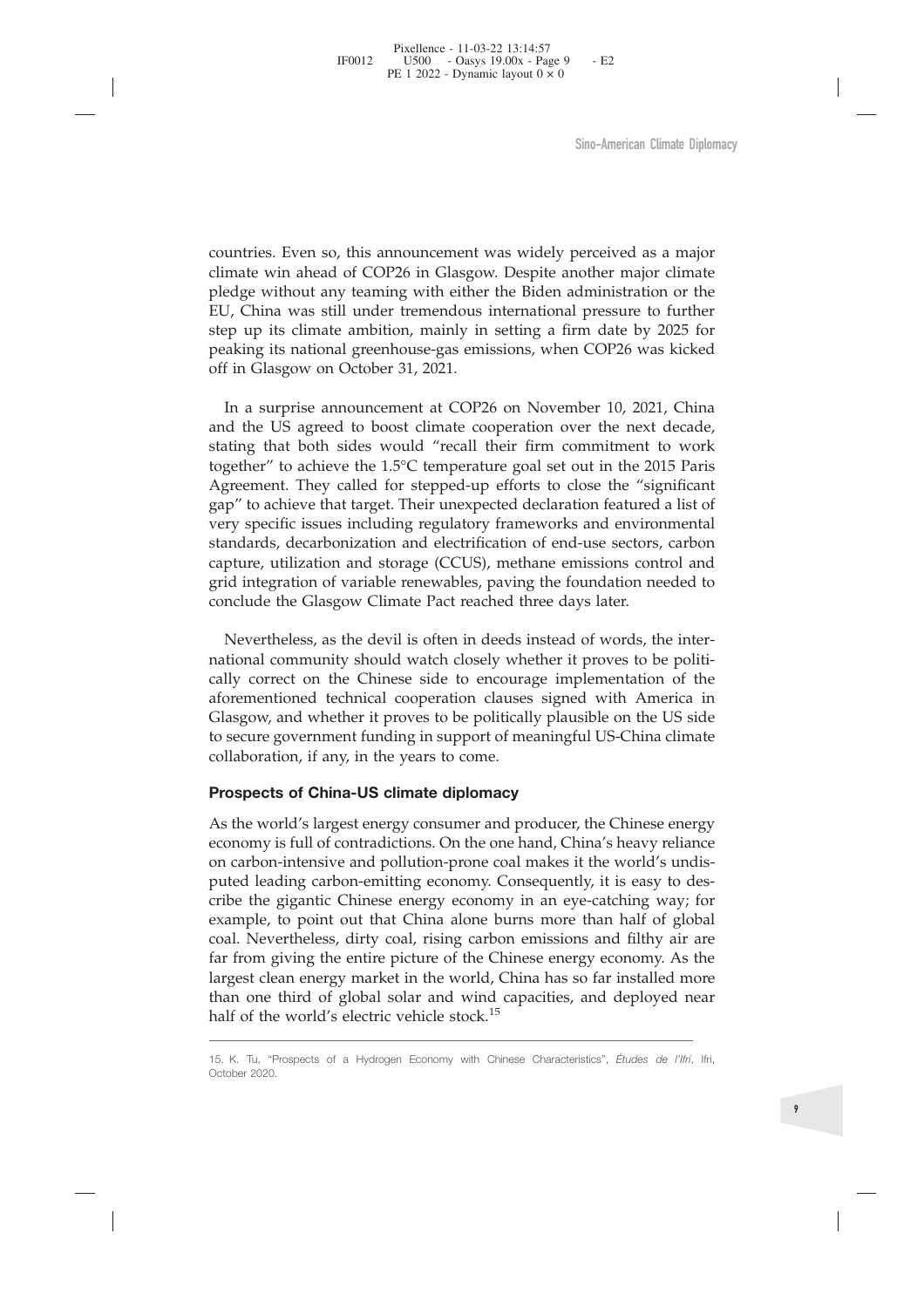In the absence of major geopolitical disruptions, China is expected to<br>velop an increasingly proactive and comprehensive energy and climate<br>licy. Nevertheless, whether the actual pace of China's clean energy<br>msition is com In the absence of major geopolitical disruptions, China is expected to develop an increasingly proactive and comprehensive energy and climate policy. Nevertheless, whether the actual pace of China's clean energy transition In the absence of major geopolitical disruptions, China is expected to develop an increasingly proactive and comprehensive energy and climate policy. Nevertheless, whether the actual pace of China's clean energy transition In the absence of major geopolitical disruptions, China is expected to develop an increasingly proactive and comprehensive energy and climate policy. Nevertheless, whether the actual pace of China's clean energy transition In the absence of major geopolitical disruptions, China is expected to develop an increasingly proactive and comprehensive energy and climate policy. Nevertheless, whether the actual pace of China's clean energy transition In the absence of major geopolitical disruptions, China is expected to<br>develop an increasingly proactive and comprehensive energy and climate<br>policy. Nevertheless, whether the actual pace of China's clean energy<br>transition In the absence of major geopolitical disruptions, China develop an increasingly proactive and comprehensive er policy. Nevertheless, whether the actual pace of China transition is compatible with the Paris Agreement goals In the absence of major geopolitical disruptions, China is expected to welop an increasingly proactive and comprehensive energy and climate blicy. Nevertheless, whether the actual pace of China's clean energy unsition is c In the absence of major geopolitical disruptions, China is expected to develop an increasingly proactive and comprehensive energy and climate policy. Nevertheless, whether the actual pace of China's clean energy transition

In the absence of major geopolitical disruptions, China is expected to develop an increasingly proactive and comprehensive energy and climate policy. Nevertheless, whether the actual pace of China's clean energy transition In the absence of major geopolitical disruptions, China is expected to develop an increasingly proactive and comprehensive energy and climate prolicy. Nevertheless, whether the actual pace of China's clean energy transitio develop an increasingly proactive and comprehensive energy and climate<br>policy. Nevertheless, whether the actual pace of China's clean energy<br>transition is compatible with the Paris Agreement goals will depend not<br>only on t policy. Nevertheless, whether the actual pace of China's clean energy<br>transition is compatible with the Paris Agreement goals will depend not<br>only on the country's willingness to move away from an energy-intensive<br>and inve transition is compatible with the Paris Agreement goals will depend not<br>only on the country's willingness to move away from an energy-intensive<br>and investment-oriented growth model, but also the external environ-<br>ment Chin only on the country's willingness to move away from an energy-intensive<br>and investment-oriented growth model, but also the external environ-<br>ment China may face in the coming decades.<br>Cranted, China's climate pledges were and investment-oriented growth model, but also the external environment China may face in the coming decades.<br>
Granted, China's climate pledges were first announced as an ambition, not a legislated policy. However, given C ment China may face in the coming decades.<br>
Granted, China's climate pledges were first announced as an ambition,<br>
not a legislated policy. However, given China's unique one-party political<br>
system, not only will key Chine Granted, China's climate pledges were first announced as<br>not a legislated policy. However, given China's unique one-p<br>system, not only will key Chinese stakeholders quickly follow<br>administrations are also expected to take It a legislated policy. However, given China's unique one-party political<br>stem, not only will key Chinese stakeholders quickly follow suit; future<br>ministrations are also expected to take President Xi's pledges seriously.<br>T system, not only will key Chinese stakeholders quickly tollow suit; tuture administrations are also expected to take President Xi's pledges seriously.<br>For instance, after September 2021, state-owned Chinese banks and<br>const administrations are also expected to take President Xi's pledges seriously.<br>For instance, after September 2021, state-owned Chinese banks and<br>construction companies promptly decided not to be involved in any<br>greenfield coa For instance, after September 2021, state-owned Chinese banks a<br>construction companies promptly decided not to be involved in a<br>greenfield coal-fired power projects abroad. Meanwhile, many lo<br>Chinese governments even over-

eenheld coal-hred power projects abroad. Meanwhile, many local<br>interas governments even over-reacted to the dual carbon targets by<br>litiating campaign-style carbon reduction actions, and the State Courcil<br>China was forced t Chinese governments even over-reacted to the dual carbon targets by<br>initiating campaign-style carbon reduction actions, and the State Council<br>of China was forced to issue orders to suppress such practices to avoid<br>disrupti Initiating campaign-style carbon reduction actions, and the State Council<br>of China was forced to issue orders to suppress such practices to avoid<br>disrupting China's vulnerable economic recovery.<br>As an ascending major natio of China was forced to issue orders to suppress such practices to avoid<br>disrupting China's vulnerable economic recovery.<br>As an ascending major nation that has not yet achieved the status of a<br>fully advanced economy, China disrupting China's vulnerable economic recovery.<br>
As an ascending major nation that has not yet achieved the status of a<br>
fully advanced economy, China is arguably the modern era's first<br>
"hybrid" superpower, and President As an ascending major nation that has not yet achieved the status of a fully advanced economy, China is arguably the modern era's first "hybrid" superpower, and President Xi's two-phase climate pledge reflects how the Chin As an ascending major nation that has not yet achieved the status of a fully advanced economy, China is arguably the modern era's first "hybrid" superpower, and President Xi's two-phase climate pledge reflects how the Chin fully advanced economy, China is arguably "hybrid" superpower, and President Xi's two reflects how the Chinese themselves see their hyl The country's climate ambitions of peaking na by 2030 reflect the persistence of its flects how the Chinese themselves see their hybrid status.<br>The country's climate ambitions of peaking national carbon emissions<br>2030 reflect the persistence of its people's developing-country menta-<br>y. After all, many Chin The country's climate ambitions of peaking national carbon emissions<br>by 2030 reflect the persistence of its people's developing-country menta-<br>lity. After all, many Chinese, and especially the current leadership, still<br>viv The country's climate ambitions of peaking national carbon emissions<br>by 2030 reflect the persistence of its people's developing-country menta-<br>lity. After all, many Chinese, and especially the current leadership, still<br>viv

by 2030 reflect the persistence of its people's developing-country menta-<br>lity. After all, many Chinese, and especially the current leadership, still<br>vividly remember growing up in a poor, backward country. But, with<br>China Ity. After all, many Chinese, and especially the current leadership, still<br>vividly remember growing up in a poor, backward country. But, with<br>China expected to become a high-income country by 2030, that mindset<br>is giving w vividly remember growing up in a poor, backward country. But, with<br>China expected to become a high-income country by 2030, that mindset<br>is giving way to a "rising superpower" mentality among younger genera-<br>tions, which h China expected to become a high-income country by 2030, that mindset<br>is giving way to a "rising superpower" mentality among younger genera-<br>tions, which helps to explain why China aims to become carbon-neutral<br>just ten yea is giving way to a "rising superpower" mentality among younger generations, which helps to explain why China aims to become carbon-neutral just ten years after the US and the EU.<br>
From the perspective of Beijing, the scale tions, which helps to explain why China aims to become carbon-neutral<br>just ten years after the US and the EU.<br>From the perspective of Beijing, the scale of the 2060 carbon-neutral<br>goal cannot be understated. China now aim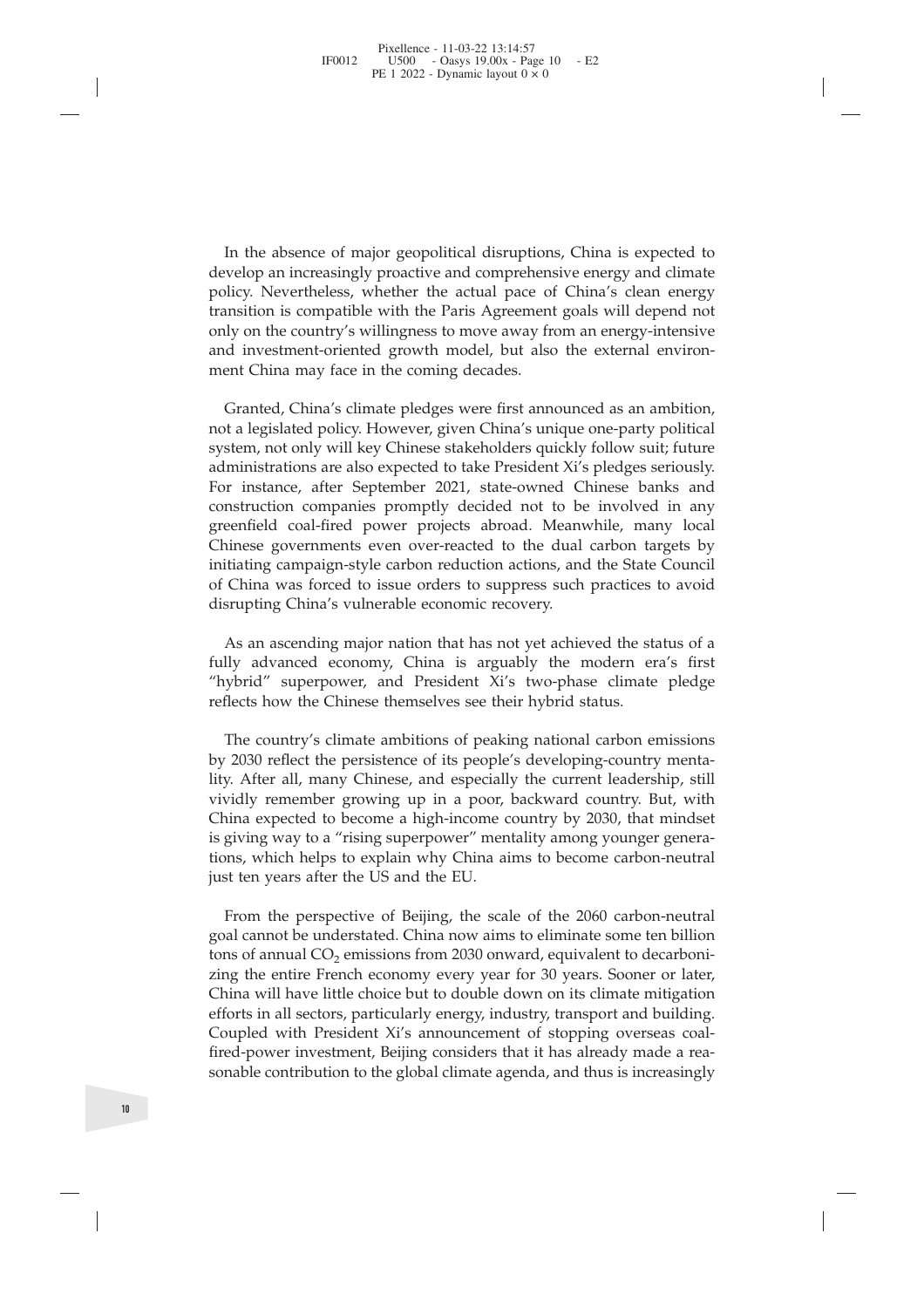Sino-American Climate Diplomacy<br>frustrated by the consistent voice from Western countries and media that<br>China still needs to do more to address the climate crisis. Nevertheless,<br>China's climate ambition could be further s Sino-American Climate Diplomacy<br>
frustrated by the consistent voice from Western countries and media that<br>
China still needs to do more to address the climate crisis. Nevertheless,<br>
China's climate ambition could be furthe Sino-American Climate Diplomacy<br>
frustrated by the consistent voice from Western countries and media that<br>
China still needs to do more to address the climate crisis. Nevertheless,<br>
China's climate ambition could be furthe Sino-American Climate Diplot<br>frustrated by the consistent voice from Western countries and media that<br>China still needs to do more to address the climate crisis. Nevertheless,<br>China's climate ambition could be further stre Sino-American C<br>
Sino-American C<br>
Sino-American C<br>
China still needs to do more to address the climate crisis. Neve<br>
China's climate ambition could be further stretched if Beijing<br>
anxiety over security could be calmed by

Instrated by the consistent voice from Western countries and media that<br>ina still needs to do more to address the climate crisis. Nevertheless,<br>ina's climate ambition could be further stretched if Beijing's rising<br>xiety ov frustrated by the consistent voice from Western countries and media that China still needs to do more to address the climate crisis. Nevertheless, China's climate ambition could be further stretched if Beijing's rising anx frustrated by the consistent voice from Western countries and media that China's climate ambition could be further stretched if Beijing's rising anxiety over security could be calmed by a less hostile external environment, frustrated by the consistent voice from Western countries and media that China still needs to do more to address the climate crisis. Nevertheless, China's climate ambition could be further stretched if Beijing's rising anx frustrated by the consistent voice from Western countries and media that China still needs to do more to address the climate crisis. Nevertheless, China's climate ambition could be further stretched if Beijing's rising anx In the contract by the consistent vocet from *western* containes and netcar the China still needs to do more to address the elimate crisis. Nevertheless, China's climate ambition could be further stretched if Beijing's ris China's climate ambition could be further stretched if Beijing's rising<br>China's climate ambition could be further stretched if Beijing's rising<br>anxiety over security could be calmed by a less hostile external environ-<br>ment Entina s climate antinuout of the rule is stealed to be related in the considered and expectative over security could be calmed by a less hostile external environment, and especially more benign China-US relations.<br>
Curren ment, and especially more benign China-US relations.<br>Currently, Chinese experts hold a deep suspicion that a future US administration might walk away again from the Paris Agreement. Coupled with diminishing mutual trust, C The absence of noticeable improvement in bilateral relations.<br>
Currently, Chinese experts hold a deep suspicion that a future US admi-<br>
nistration might walk away again from the Paris Agreement. Coupled<br>
with diminishing m Currently, Chinese experts hold a deep suspicion that a future US administration might walk away again from the Paris Agreement. Coupled with diminishing mutual trust, China's intention to work with the Biden administratio Canciary, Cancesc experiencious are active baryon tunnel in transition might walk away again from the Paris Agreement. Coupled with diminishing mutual trust, China's intention to work with the Biden administration on clima matuation might waik away again non are and suggedined. Competa with diminishing mutual trust, China's intention to work with the Bidem administration on climate change is primarily motivated by its desire to add a bumper ware annimistration on climate change is primarily motivated by its desire to add a bumper to prevent the free fall of bilateral relations. Making the situation even more subtle, China shows no interest in pressing the US and a bumper to prevent the free fall of bilateral relations. Making the situation even more subtle, China shows no interest in pressing the US to close its noticeable gap between words and deeds. Meanwhile, as the US is n ative a bumper to prevent the rice ran or bifarctar relative<br>situation even more subtle, China shows no interest in p<br>close its noticeable gap between words and deeds. Mean<br>is not considered by China as a climate role mode Se is intucted gap exervee words and cesels. Meanwhile, as the Considered by China as a climate role model, Beijing is unlikely to easily swung by America to further upgrade its climate ambition. In a absence of noticeable is not considered by China as a chinal of easily swung by America to further upgrade its climate ambition. In<br>the absence of noticeable improvement in bilateral relations, China-US<br>climate diplomacy may not necessarily lea be casny swurg by runcture to trainer depeate to studient chromonon. In the absence of noticeable improvement in bilateral relations, China-US climate diplomacy may not necessarily lead to substantial progress in global cl

Le absence of noticeable implovement in butakian translated. Cunate Consistent track record on global climate leadership, if the EU's rather consistent track record on global climate leadership, if the EU keeps distancing Entract up-profinely may not incetessamily read to susside the RU's rather consistent track record on global climate leadership, if the EU keeps distancing itself from the America-centered anti-China alliance (if any) in t renewables from the America-Centered anti-China alliance (if any) in the consistent track record on global climate leadership, if the EU keeps dis-<br>thrancing itself from the America-centered anti-China alliance (if any) in consistent track record on groom cuntanct reactarship, in the Le Keeps and charging itself from the America-centered anti-China alliance (if any) in the future, the bloc would possess much greater potential to engage Chin Finimal issues noth the American-centered anti-China dimande (ii any) in the future, the bloc would possess much greater potential to engage China to further upgrade the political prointing entermined in to further upgrad revolution shows working the latter's climate ambition.<br>To hedge against the worst-case scenario that toxic China-US relations<br>will prevent any meaningful bilateral cooperation, Beijing has drastically<br>upgraded the politic To hedge against the worst-case scenario that toxic China-US relations<br>will prevent any meaningful bilateral cooperation, Beijing has drastically<br>upgraded the political priority of "security", including energy security.<br>A To hedge against the worst-case scenario that toxic China-US relations<br>will prevent any meaningful bilateral cooperation, Beijing has drastically<br>upgraded the political priority of "security", including energy security.<br>A than would otherwise be the case of the case of the case. The case of the political priority of "security", including energy security. Against the backdrop of a widespread power crunch across 20 Chinese provinces in Septem The dank but carbon-intensive coal, as evidenced by the Central Economic dont but carbon-intensive coal, as evidenced by the Central Economic Work Conference's statement in December 2021 that China's energy revolution shou Work Conference's statement in December 2021 that China's energy<br>wevolution should be based on the country's coal-reliant national<br>circumstances. In other words, the trajectory of China's national coal<br>consumption during t work Contencies Statement in December 2021 utal China Stretz<br>revolution should be based on the country's coal-reliant national<br>circumstances. In other words, the trajectory of China's national coal<br>consumption during the 1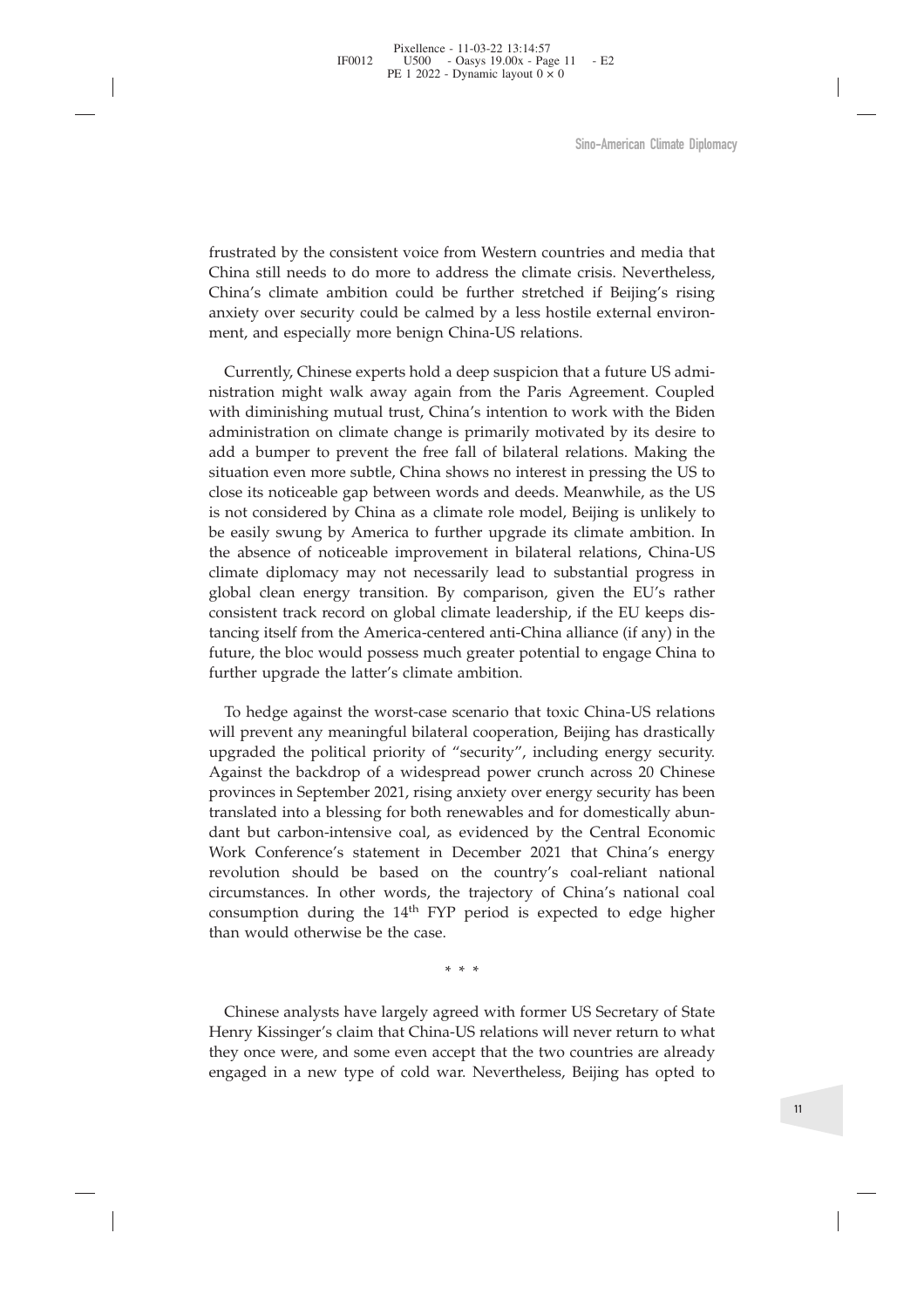continuously engage the Biden administration and hopes that climate col-<br>laboration may serve as a bumper to prevent the free fall of bilateral<br>relations. Given the looming danger of the climate crisis and the necessity<br>of continuously engage the Biden administration and hopes that climate collaboration may serve as a bumper to prevent the free fall of bilateral relations. Given the looming danger of the climate crisis and the necessity of e continuously engage the Biden administration and hopes that climate col-<br>laboration may serve as a bumper to prevent the free fall of bilateral<br>relations. Given the looming danger of the climate crisis and the necessity<br>of continuously engage the Biden administration and hopes that climate collaboration may serve as a bumper to prevent the free fall of bilateral relations. Given the looming danger of the climate crisis and the necessity of e continuously engage the Biden administration and hopes that climate collaboration may serve as a bumper to prevent the free fall of bilateral relations. Given the looming danger of the climate crisis and the necessity of e continuously engage the Biden admin<br>laboration may serve as a bumper<br>relations. Given the looming danger cof<br>engaging China in any global clinesist the worst instincts among its C<br>out war to contain Beijing.<br>In particular, ntinuously engage the Biden administration and hopes that climate col-<br>poration may serve as a bumper to prevent the free fall of bilateral<br>ations. Given the looming danger of the climate crisis and the necessity<br>engaging

continuously engage the Biden administration and hopes that climate collaboration may serve as a bumper to prevent the free fall of bilateral relations. Given the looming danger of the climate crisis and the necessity of e continuously engage the Biden administration and hopes that climate col-<br>laboration may serve as a bumper to prevent the free fall of bilateral<br>relations. Given the looming danger of the climate crisis and the necessity<br>of continuously engage the Biden administration and hopes that climate collaboration may serve as a bumper to prevent the free fall of bilateral relations. Given the looming danger of the climate crisis and the necessity of e continuously engage the Biden administration and hopes that climate col-<br>laboration may serve as a bumper to prevent the free fall of bilateral<br>relations. Given the looming danger of the climate crisis and the necessity<br>of aboration may serve as a bumper to prevent the free tall of bilateral<br>relations. Given the looming danger of the climate crisis and the necessity<br>of engaging China in any global climate solutions, Washington should<br>resist relations. Given the looming of engaging China in any gl<br>resist the worst instincts amc<br>out war to contain Beijing.<br>In particular, Washington<br>encroachment on the One Chi<br>gically dangerous provocatic<br>nightmare that neither sist the worst instincts among its China hawks who want to wage all-<br>it war to contain Beijing.<br>In particular, Washington must immediately stop the incremental<br>croachment on the One China policy concerning Taiwan, as such out war to contain Beijing.<br>
In particular, Washington must immediately stop the incremental<br>
encroachment on the One China policy concerning Taiwan, as such strate-<br>
gically dangerous provocations may be unexpectedly esca

In particular, Washington must immediately stop the incremental encroachment on the One China policy concerning Taiwan, as such strategically dangerous provocations may be unexpectedly escalated into a nightmare that neith In particular, Washington must immediately stop the incremental<br>encoachment on the One China policy concerning Taiwan, as such strate-<br>ejcially dangerous provocations may be unexpectedly escalated into a<br>nightmare that nei encroachment on the One China policy concerning Iaiwan, as such strate-<br>gically dangerous provocations may be unexpectedly escalated into a<br>nightmare that neither the US nor China could afford to cope with.<br>Instead, Washin gically dangerous provocations may be unexpectedly escalated into a hightmare that neither the US nor China could afford to cope with. Instead, Washington should encourage both sides of the Taiwan Strait to preserve the st mightmare that neither the US nor China could afford to cope with.<br>Instead, Washington should encourage both sides of the Taiwan Strait to<br>Insearce the status quo of peace and stability by restoring the ambiguity<br>of its Ch Instead, Washington should encourage both sides of the Taiw.<br>preserve the status quo of peace and stability by restoring the<br>of its China policy.<br>Since December 2019, major nations of the world have fa<br>aside their prejudic its China policy.<br>
Since December 2019, major nations of the world have failed to put<br>
ide their prejudices and unite to resolve the challenges posed by the<br>
byid-19 pandemic. To fulfill its pledge of restoring America's r Since December 2019, major nations of the world have failed to put aside their prejudices and unite to resolve the challenges posed by the Covid-19 pandemic. To fulfill its pledge of restoring America's respected leadershi Since December 2019, major nations of the world have tailed to put<br>saide their prejudices and unite to resolve the challenges posed by the<br>Covid-19 pandemic. To fulfill its pledge of restoring America's respected<br>leadershi

aside their prejudices and unite to resolve the challenges posed by the Covid-19 pandemic. To fulfill its pledge of restoring America's respected leadership on the world stage, the Biden administration should seriously con Covid-19 pandemic. To fulfill its pledge of restoring America's respected leadership on the world stage, the Biden administration should seriously consider cooperating with other major economies, especially the EU and Chin leadership on the world stage, the Biden administration should seriously<br>consider cooperating with other major economies, especially the EU and<br>China, to jointly fight against coronavirus. Otherwise, it is difficult to<br>bui consider cooperating with other major economies, especially the EU and<br>China, to jointly fight against coronavirus. Otherwise, it is difficult to<br>build back mutual trust with other nations to effectively address any<br>global China, to jointly fight against coronavi-<br>build back mutual trust with other namelobal common challenges, including climary<br>climation. Although a degree of supply-chain d<br>China seems to be inevitable, Washingtor<br>nal sancti bal common challenges, including climate crisis.<br>Although a degree of supply-chain decoupling between the US and<br>ina seems to be inevitable, Washington should avoid imposing additio-<br>I sanctions and tariffs against Chinese Although a degree of supply-chain decoupling between the US and<br>China seems to be inevitable, Washington should avoid imposing additio-<br>nal sanctions and tariffs against Chinese clean energy products, especially<br>solar pane Although a degree of supply-chain decoupling between the US and<br>China seems to be inevitable, Washington should avoid imposing additio-<br>chai sanctions and tariffs against Chinese clean energy products, especially<br>solar pan

China seems to be inevitable, Washington should avoid imposing additional sanctions and tariffs against Chinese clean energy products, especially solar panels and wind turbines. If meaningful US-China climate collaboration nal sanctions and tariths against Chinese clean energy products, especially<br>solar panels and wind turbines. If meaningful US-China climate collabo-<br>ration indeed deserves to be nurtured during the remaining period of<br>the B solar panels and wind turbines. It meaningtul US-China climate collaboration indeed deserves to be nurtured during the remaining period of the Biden presidency, Washington should show its sincerity by resolving bilateral t ration indeed deserves to be nurtured during the remaining period of<br>the Biden presidency, Washington should show its sincerity by resolving<br>bilateral trade disputes related to clean energy products through negotia-<br>tions the Biden presidency, Washington should show its sincerity by resolving<br>bilateral trade disputes related to clean energy products through negotia-<br>tions instead of confrontation.<br>As the Chinese saying goes, one hand clappi bilateral trade disputes related to clean energy products through negotiations instead of confrontation.<br>
As the Chinese saying goes, one hand clapping makes no sound. In other words, blaming Washington alone is unlikely t tions instead of confrontation.<br>As the Chinese saying goes<br>other words, blaming Washing<br>tions in a mutually acceptable<br>examine through the lens of or<br>disruptive foreign policy and<br>benefit China's understanding<br>parts of the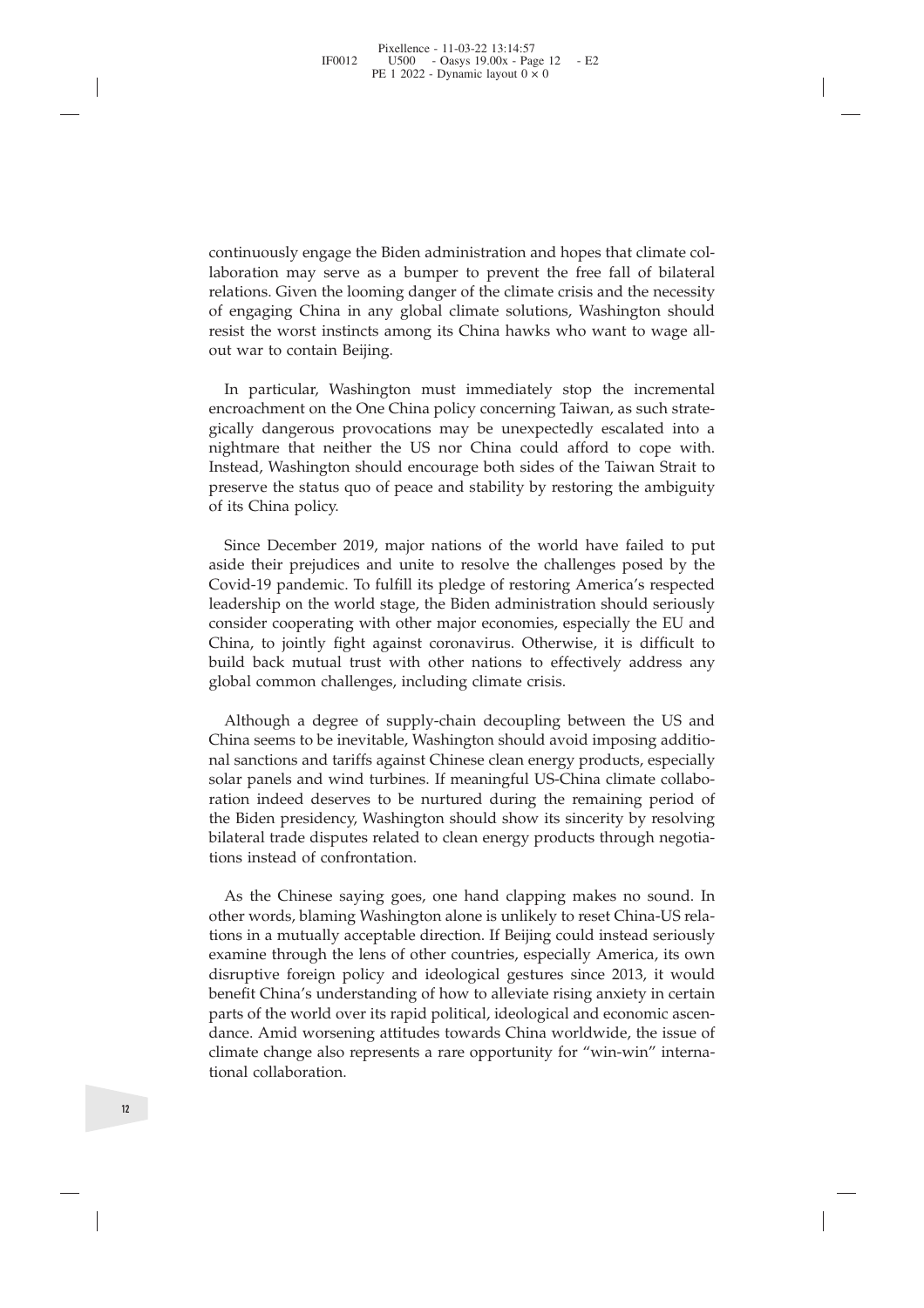Sino-American Climate Diplomacy<br>
In the era of digitalization and artificial intelligence, Beijing should<br>
sist the temptation of the "authority controls all" mentality embedded<br>
eply in traditional Chinese culture. Withou Sino-American Climate Diplomacy<br>In the era of digitalization and artificial intelligence, Beijing should<br>resist the temptation of the "authority controls all" mentality embedded<br>deeply in traditional Chinese culture. Witho Sino-American Climate Diplomacy<br>In the era of digitalization and artificial intelligence, Beijing should<br>resist the temptation of the "authority controls all" mentality embedded<br>deeply in traditional Chinese culture. Witho Sino-American Climate Diplomacy<br>In the era of digitalization and artificial intelligence, Beijing should<br>resist the temptation of the "authority controls all" mentality embedded<br>deeply in traditional Chinese culture. Witho Sino-American Climate Diplomacy<br>
In the era of digitalization and artificial intelligence, Beijing should<br>
resist the temptation of the "authority controls all" mentality embedded<br>
deeply in traditional Chinese culture. Wi Sino-American Climate Diplomacy<br>
In the era of digitalization and artificial intelligence, Beijing should<br>
resist the temptation of the "authority controls all" mentality embedded<br>
deeply in traditional Chinese culture. Wi In the era of digitalization and artificial intelligence, Beijing should<br>resist the temptation of the "authority controls all" mentality embedded<br>deeply in traditional Chinese culture. Without sufficient room left to civil In the era of digitalization and artificial intelligence, Beijing should<br>resist the temptation of the "authority controls all" mentality embedded<br>deeply in traditional Chinese culture. Without sufficient room left to civil In the era of digitalization and artificial intelligence, Beijing should<br>resist the temptation of the "authority controls all" mentality embedded<br>deeply in traditional Chinese culture. Without sufficient room left to civil In the era of digitalization and artificial intelligence, Beijing should resist the temptation of the "authority controls all" mentality embedded deeply in traditional Chinese culture. Without sufficient room left to civil In the era of digitalization and artificial intelligence, Beijing should resist the temptation of the "authority controls all" mentality embedded deeply in traditional Chinese culture. Without sufficient room left to civil In the era of digitalization and artificial intelligence, Beijing should<br>resist the temptation of the "authority controls all" mentality embedded<br>deeply in traditional Chinese culture. Without sufficient room left to civil resist the temptation of the "authority controls all" mentality embedded<br>deeply in traditional Chinese culture. Without sufficient room left to civil<br>society, an innovation-driven economic transformation in support of<br>Chin deeply in traditional Chinese culture. Witho<br>society, an innovation-driven economic tr<br>China's clean energy transition is unlikely<br>particular, to promote meaningful internati<br>change, China should seriously consider relatri inally, to promote meaningful international cooperation and interticular, to promote meaningful international cooperation on climate ange, China should seriously consider relaxing its overly stringent restions imposed on t particular, to promote meaningtul international cooperation on climate change, China should seriously consider relaxing its overly stringent restrictions in<br>posed on the ENGO community in recent years. Otherwise, it<br>is dif change, Chma should seriously consider relaxing its overly stringent restrictions imposed on the ENGO community in recent years. Otherwise, it is difficult to envision how China's climate actions could be fully recognized trictions imposed on the ENGO community in recentis difficult to envision how China's climate actions czed and appreciated by other countries. Above all, s ganda is often perceived with deep suspicion, espethis regard, an